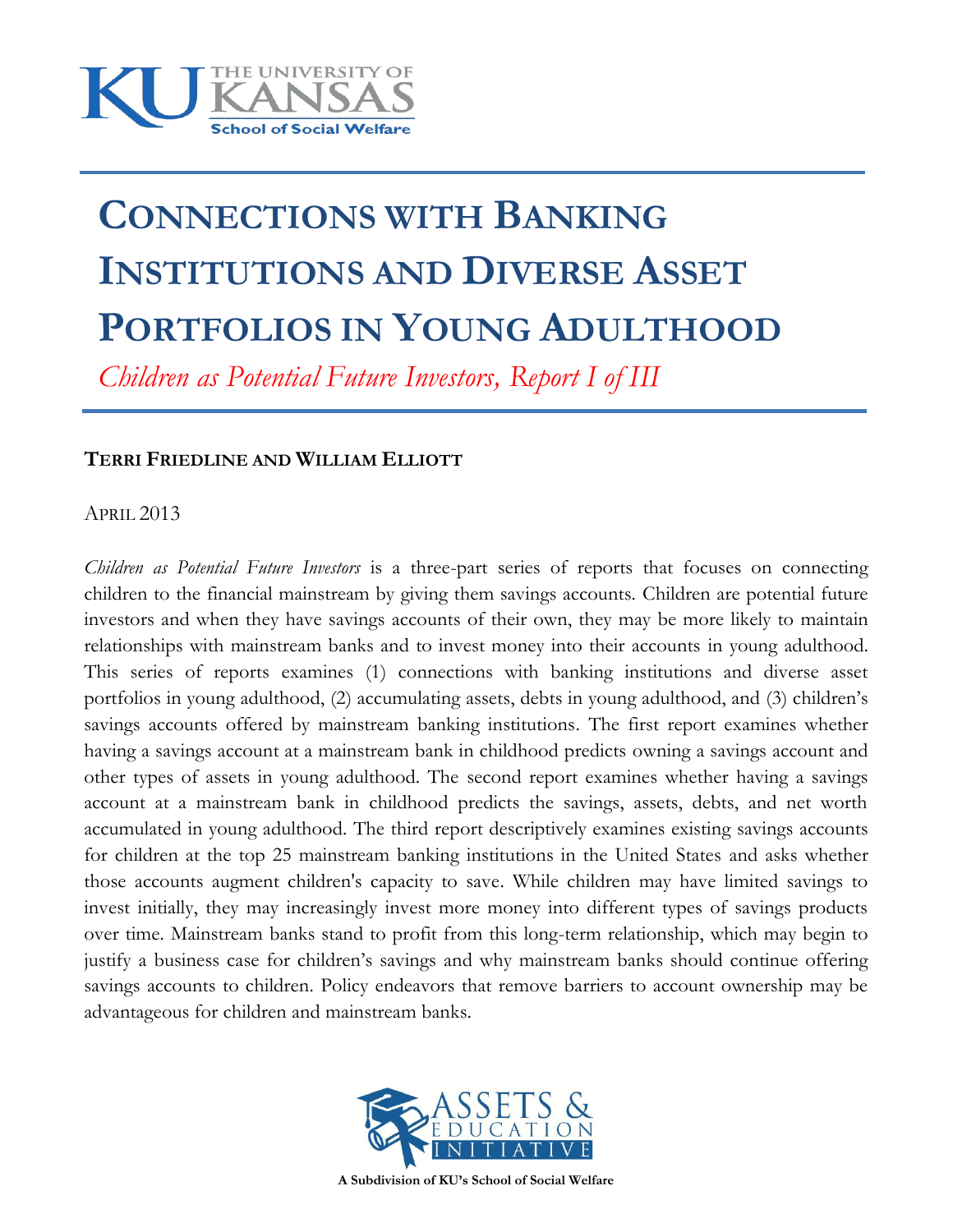# **HIGHLIGHTS:**

- The most commonly owned assets by young adults are savings accounts (89 percent), vehicles (54 percent), and credit cards (51 percent).
- Smaller percentages of young adults own stocks (9 percent), bonds (6 percent), and homes (8 percent).
- On average, young adults own two to three different types of assets.
- Young adults from racial and ethnic minority groups and lower income households are at a disadvantage compared to their counterparts.
	- o Ninety-four percent of white young adults own savings accounts compared to 71 percent of black young adults—a 23 percentage point gap.
	- o Twice as many white young adults own credit cards, stocks, and vehicles compared to black young adults.
	- o Ninety-seven percent of young adults from high-income households own savings accounts compared to 71 percent of young adults from low-to-moderate-income households—a 26 percentage point gap.
	- o Two to three times as many young adults from high-income households own credit cards, stocks, and bonds.
	- o Eighty-eight percent of young adults from high net worth households own savings accounts compared to 55 and 56 percents from moderate and zero and negative net worth households—33 and 32 percentage point gaps, respectively.
	- o Young adults from high net worth households own twice as many total assets as young adults from moderate and zero and negative net worth households.
- Young adults are two times more likely to own savings accounts, two times more likely to own credit cards, and four times more likely to own stocks when they have savings accounts as children.
- Young adults own significantly more total assets when they have savings accounts as children.
- Young adults who grew up in households with high accumulating net worth are more likely to own savings accounts and stocks and own significantly more total assets.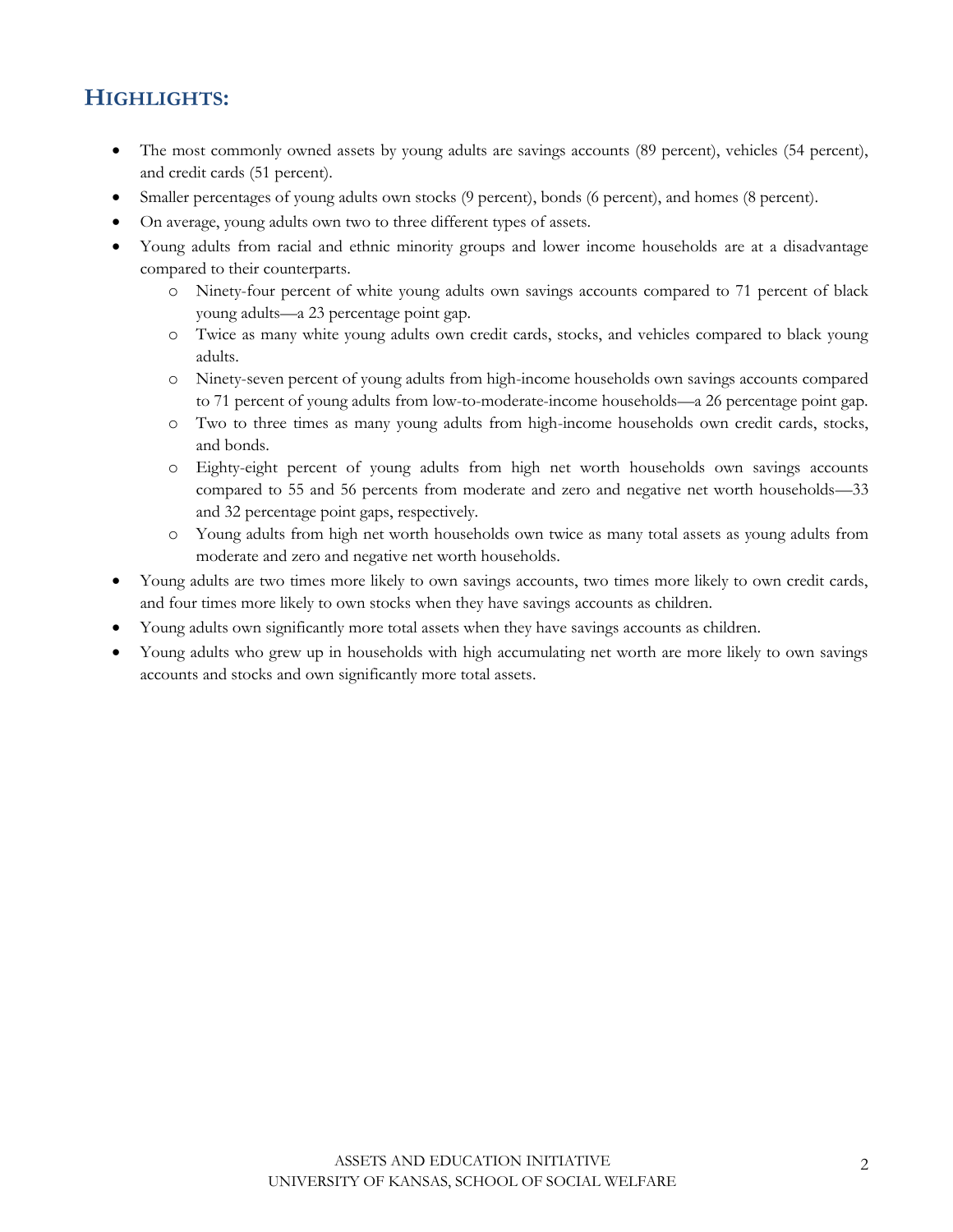Over the last two decades, a growing number of researchers and policy makers have endorsed asset building as a strategy for improving children's well-being, specifically by extending savings accounts early in life. One reason for this is to lay the foundation for connecting children—particularly lower income and minority children—to mainstream banking institutions. It is hoped that children can build upon this foundation by remaining connected to banks and diversifying their asset portfolios into young adulthood and beyond. Another reason for extending savings accounts to children is that the greatest benefits may occur when savings begins early in life (Sherraden, 1991; Sherraden, Peters, Wagner, Guo, & Clancy, 2013). This is because the effects of savings account ownership are believed to compound over time. If the savings goal is several years away, children have a longer time to develop a habit of saving, to become educated and savvy financial consumers, and to invest emotionally and financially into their accounts.

Child Development Accounts (CDAs) have been proposed as a vehicle for providing savings accounts directly to children with particular emphasis on access for those from lower income households. A number of CDA policy proposals have emerged in the U.S., including the America Saving for Personal Investment, Retirement, and Education (ASPIRE) Act, Young Savers Accounts, 401Kids Accounts, and Baby Bonds (Cramer, 2010). Of these policy proposals, the ASPIRE Act is perhaps the most well-known and comprehensive. The ASPIRE Act proposes to roll out CDAs universally to newborns at birth with a \$500 initial deposit and children whose households' incomes fall below certain thresholds are eligible for additional subsidies. Accounts are proposed to be administered by the Thrift Savings Plan, which is the retirement account system for federal employees, and savings can be used toward expenses like education, home ownership, or retirement (Cramer, 2010). While no national CDA policy has been adopted in the United States, CDA policies have been implemented in Singapore, the United Kingdom, Canada, South Korea, and several other countries (Loke & Sherraden, 2009). A large consortium project called YouthSave<sup>1</sup> is currently testing the delivery of savings accounts to children in Colombia, Ghana, Kenya, and Nepal and monitoring children's savings movements around the globe (Center for Social Development, 2011; Deshpande & Zimmerman, 2010).

Internationally, children's savings initiatives have leveraged mainstream banking institutions as key partners in account design and delivery. The Child Trust Fund (CTF), which was the United Kingdom's original CDA policy that operated between 2005‒2010, partnered with mainstream banking institutions to deliver savings accounts to children. All families with eligible children automatically received vouchers that they could take to local banks, credit unions, or other institutions to open accounts in children's names. Junior Individual Savings Accounts (ISAs) replaced the CTF in 2011 and discontinued the universal and automatic enrollment features; however, mainstream banking institutions remain important partners in the policy endeavor. In some cases, mainstream banks in international settings are leading children's savings efforts by providing specially designed savings accounts for children (Deshpande & Zimmerman, 2010; Kilara & Latortue, 2012; Meyer, Masa, & Zimmerman, 2009). For instance, Jóvenes con Oportunidades in Mexico has opened over 300,000 savings accounts for children in eighth grade through a national savings and finance bank (Bansefi). Children earn points in their accounts for behaviors like attending school and their accumulated points are converted into savings after high school graduation (Deshpande & Zimmerman, 2010). In the YouthSave project, a primary question asks whether there is incentive for mainstream banking institutions to partner for providing savings accounts to children. Here, this question explores the business case<sup>2</sup> by asking whether forprofit, mainstream banks have incentive to partner in such endeavors despite the small amounts of money children save.

 $\overline{\phantom{a}}$ <sup>1</sup> Notably, YouthSave does not have a universal, automatic enrollment design which is different, for instance, from the proposed CDAs within the ASPIRE Act.

<sup>&</sup>lt;sup>2</sup> The term "business case" has been used in the field previously. Hirschland (2009) used the concept to discuss children's savings from the perspective of mainstream banks and other financial institutions. Others have built upon this concept by using the term "business case," including Deshpande and Zimmerman (2010), Westley and Palomas (2010), and Kilara and Latortue (2012). The first report in this series explains the business case in greater detail.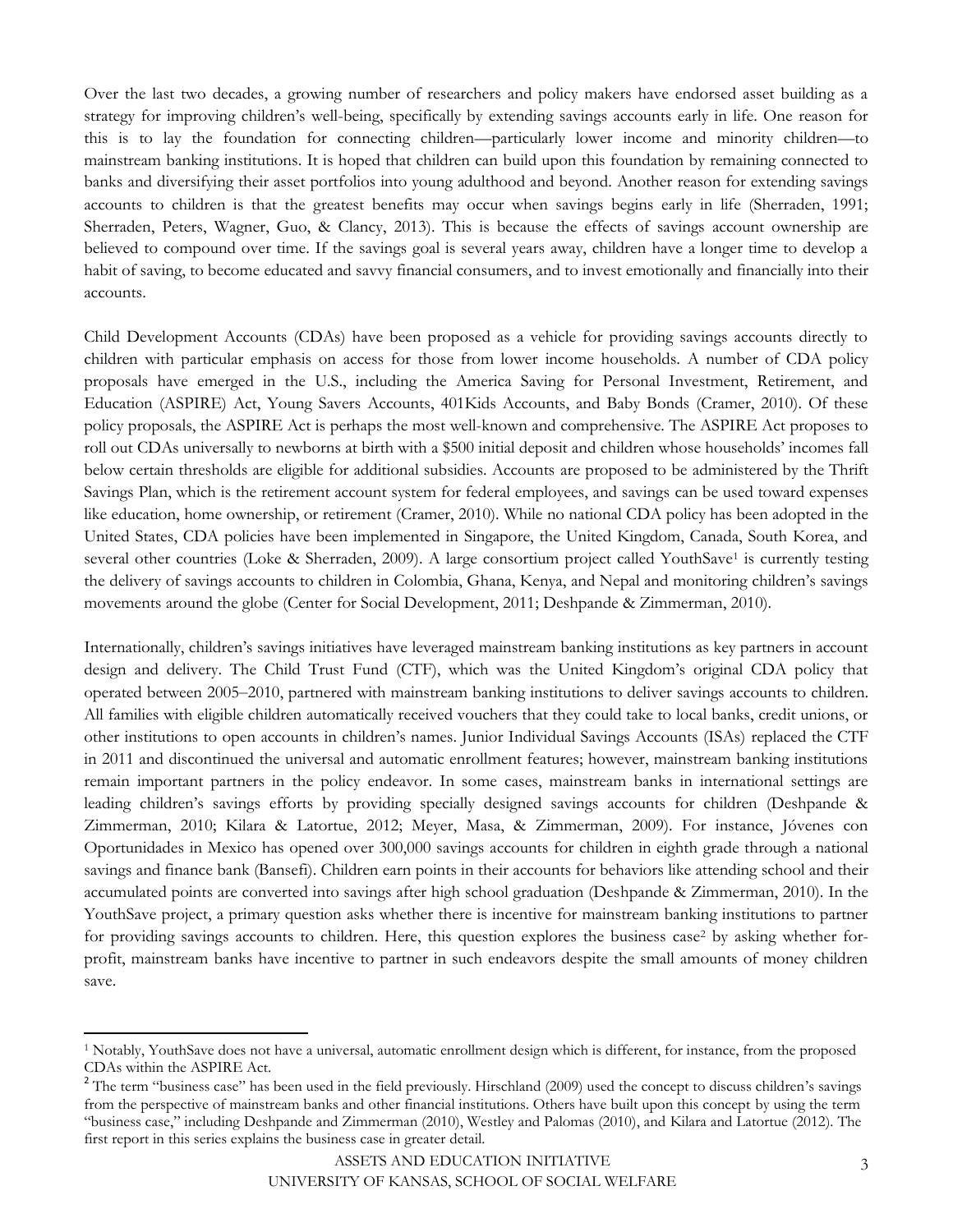In the U.S., less attention has been given to the business case for banking institutions' involvement with CDAs. Perhaps this is due in part to the push for a universal policy managed by the Thrift Savings Plan that does not identify a role for mainstream banks. Yet mainstream banking institutions are the primary providers of savings accounts and thus can be considered important partners. If mainstream banking institutions are important partners, then it might make sense for researchers and policy makers to explore incentives for mainstream banks to offer children's savings accounts. One example of this need comes from a conversation that the first author had with a branch manager of a local bank. When asked if their branch offered savings accounts for children,<sup>3</sup> they stated that many banks are unfortunately not compelled to offer this type of an account because of the small amounts of money that children save. Small dollar accounts do not justify the extra work or costs that go into account administration.

Children are financial actors who may increasingly invest money into different types of savings products as they progress throughout their life course.

In some ways, mainstream banking institutions' hesitation to offer savings account to children may be justified. Children do indeed save small amounts of money. On average, children ages 17 to 22 save a median of \$500 (Friedline, Elliott, & Nam, 2011). Children from lower income households save a median between \$200 and \$390 and black children save a median of \$20 during the same age range (Friedline & Elliott, 2011; Friedline, Elliott, & Chowa, 2013). In many cases these amounts are not even enough to afford an initial deposit or maintain minimum account balances. From this perspective, it is likely true that mainstream banks would not receive immediate gains from children's small investments. However, children are financial actors<sup>4</sup> who may increasingly invest money into different types of savings products as they progress throughout their life course, despite having limited savings to invest initially. Along these lines, mainstream banks may have strategic motives for encouraging children's savings accounts that rise above concerns about small dollar balances when children are considered potential future investors. In addition, acknowledging children as potential future investors recognizes the demand side of children's savings. While banks may stand to profit from establishing long-term customer relationships, children may also be interested in and benefit from savings accounts. Policy endeavors that remove barriers to children's account ownership access may be beneficial to both children and mainstream banks.

Children with savings accounts may be financially better off in the future. Not only can they invest more money over time, but they can develop long-term relationships with mainstream banking institutions.

Implicit in these policies and programs is the idea that children with savings accounts may be financially better off in the future. Not only can they invest more money over time, but they can develop long-term relationships with mainstream banking institutions. The first two reports in this series confirm these assumptions. As such, one potential result of giving children savings accounts may be creating a generation that automatically develops relationships with mainstream banking institutions and diversifies their asset portfolios. The long-term relationships with banks and increasing investments that children make into their accounts begin to justify the business case for children's savings. In other words, mainstream banks have much to gain from investing in children's savings.

 $\overline{\phantom{a}}$ 

<sup>3</sup> These accounts are often called 'minor' savings accounts, which are opened by account holders under age 18.

<sup>4</sup> The authors thank Dr. Margaret S. Sherraden for her suggested use of the term 'financial actors.'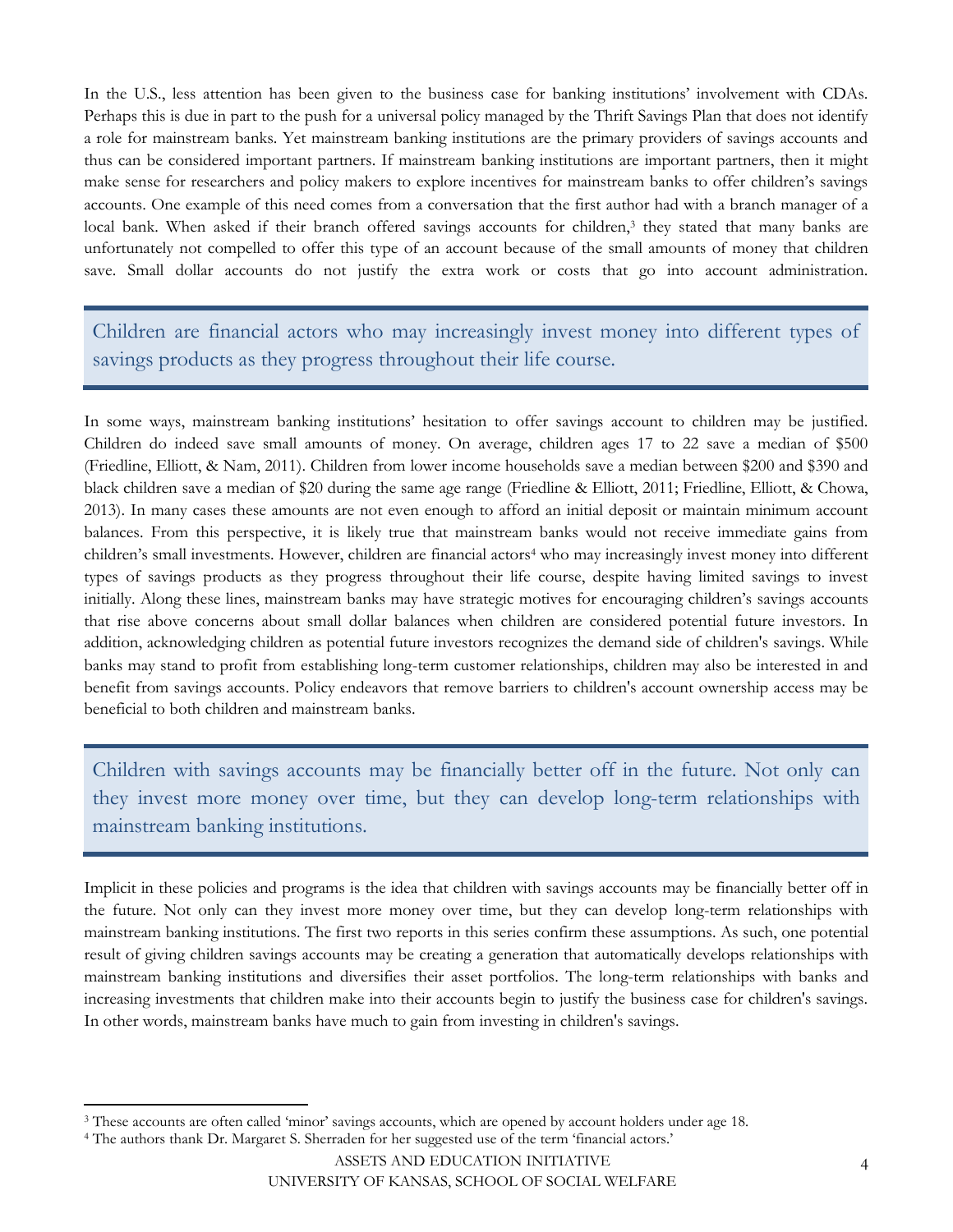Many mainstream banking institutions already offer specially designed accounts for children outside of CDA-type programs and policies, which in part indicates their willingness to help children save. What do these accounts look like and are they sufficient for children? The third report in this series takes a look at the existing savings accounts at the top 25 mainstream banking institutions as a way to evaluate banks' capacity for opening savings accounts for children.

One potential result of giving children savings accounts is creating entire generations that develop relationships with mainstream banking institutions and diversify their asset portfolios.

#### **RESEARCH QUESTIONS**

We ask three research questions in this first report. The first question is descriptive in nature and asks what types of financial and nonfinancial assets do young adults own at ages 22 to 25 in 2009? The second research question asks whether or not children's savings accounts in 2002 are associated with young adults' savings accounts in 2009, after controlling for relevant covariates? This second question investigates young adults' connectedness to mainstream banking institutions. The third research question asks whether or not children's savings accounts in 2002 are associated with owning more financial and nonfinancial assets as young adults in 2009, after controlling for relevant covariates? The third question is intended to investigate the diversity of young adults' asset portfolios. Given that few previous studies examine the relationships between children's savings accounts and their ownership of diverse financial and nonfinancial assets in young adulthood, this latter question is exploratory.

## **METHODS**

#### Data

This study used longitudinal data from the PSID and its Child Development Supplement (CDS) and Transition into Adulthood (TA) supplement. The PSID is a nationally representative longitudinal survey of U.S. individuals and families that began in 1968. The PSID collects data every two years on characteristics such as employment, income, and assets. The CDS was administered to 3,563 PSID respondents in 1997 to collect a wide range of data on parents who participated in the PSID and their children (birth to 12 years). Questions covered a range of developmental outcomes across the domains of health, psychological well-being, social relationships, cognitive development, achievement, motivation, and education. Follow-up surveys were administered in 2002 and 2007. The TA supplement, administered in 2005, 2007, and 2009, measured outcomes for young adults who participated in earlier waves of the CDS and were no longer in high school. The three data sets were linked using PSID, CDS, and TA map files that contained family and personal identification numbers. The linked data sets provided an opportunity for analyses in which data collected at earlier points in time could be used to predict outcomes at a later point in time, with stable background characteristics as covariates.

## Independent Variables

Ten independent variables were used in this study: children's race and gender; young adults' employment and college enrollment status; head of households' marital status and education level; households' income, net worth, and parents' savings for their children; and children's savings account. Children's savings account was the primary variable of interest. Table 1 describes in detail how independent variables were measured.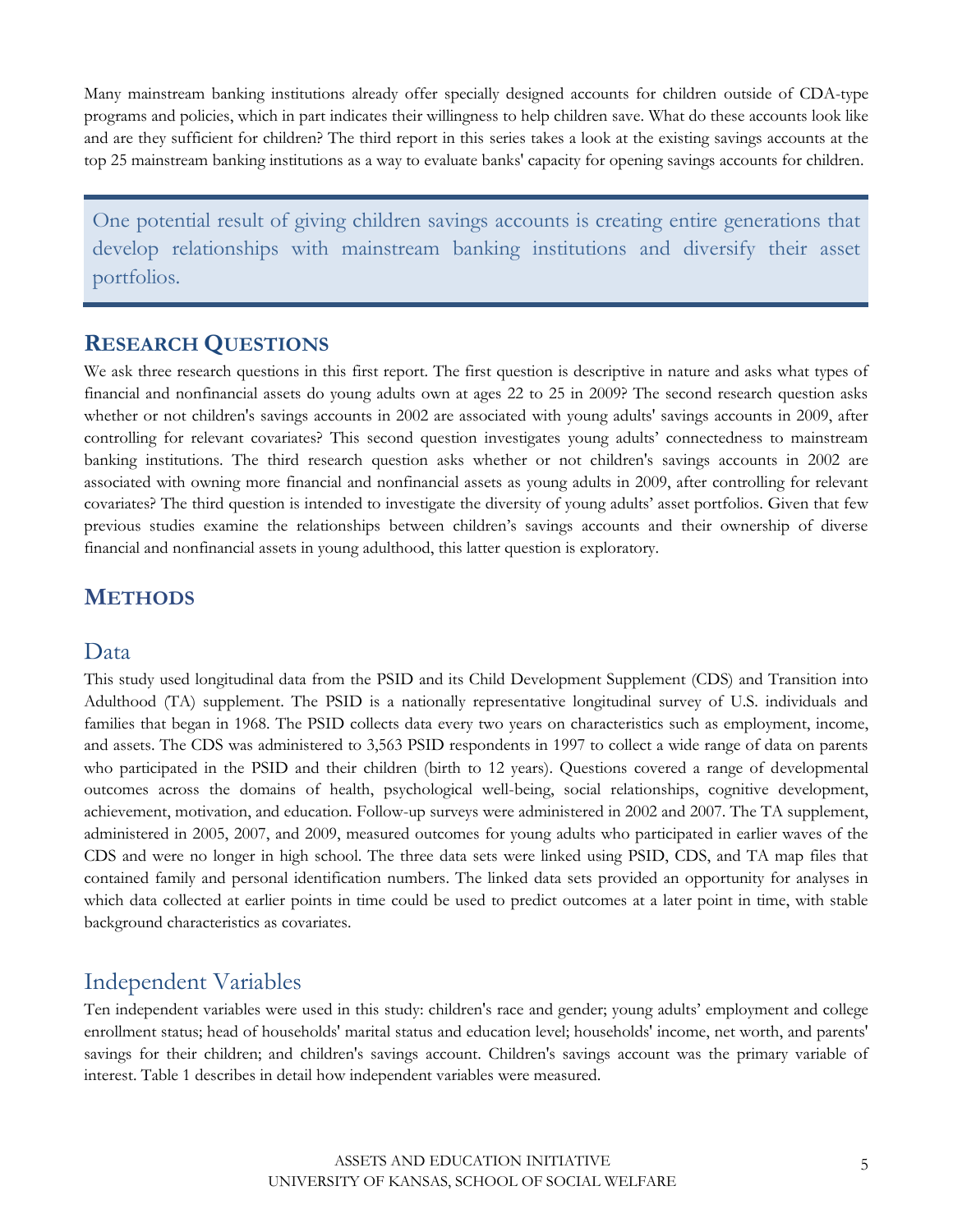# TABLE 1—Independent variables for children ages 15 to 19 and their households from the PSID, CDS, and TA.

| Variable Name                   | Description                                                             | Coding                 |
|---------------------------------|-------------------------------------------------------------------------|------------------------|
| Child and Young Adult Variables |                                                                         |                        |
| Race                            | Available from the 1997 CDS.                                            | White = 1; Black = $0$ |
| Gender                          | Available from the 1997 CDS.                                            | Male = 1; Female = $0$ |
| Employment status               | Young adults in the 2007 TA are asked whether or not they are           | $Yes = 1; No = 0$      |
|                                 | currently working for money.                                            |                        |
| College enrollment              | Young adults in the 2007 TA are asked whether or not they have          | $Yes = 1; No = 0$      |
| status                          | ever enrolled in college.                                               |                        |
|                                 | Head and Household Socio-Economic Status (SES) Variables                |                        |
| Head's marital status           | Available from the 2001 PSID that asks heads of households              | Married $= 1$ ; Not    |
|                                 | whether or not they are married.                                        | $married = 0$          |
| Head's education                | Continuous variable available from the 2001 PSID where each             | Range from 1 to 16     |
| level in 2001                   | number represents a year of completed schooling (e.g., 12 years         |                        |
|                                 | of education indicated graduating high school).                         |                        |
| Household income                | Continuous variable that averages household income from the             | Range from 1 to        |
| (natural log                    | 1996, 1997, 1999, 2001, and 2003 PSID after inflating to 2003           | 13.956 (log            |
| transformed)                    | prices with the Consumer Price Index, log transformed.                  | transformed)           |
| Household net                   | Continuous variable that sums all assets, including savings, stocks     | Range from $-11.176$   |
| worth (IHS                      | / bonds, business investments, real estate, home equity, and other      | to 17.575 (IHS         |
| transformed)                    | assets, and subtracts all debts, including credit cards, loans, and     | transformed)           |
|                                 | other debts and available from the 1984, 1989, 1994, 1999, 2001,        |                        |
|                                 | and 2003 PSID. Inverse hyperbolic sine (IHS) transformation is          |                        |
|                                 | used (Friedline, Masa, & Chowa, 2012). Splines for each sample          |                        |
|                                 | (3 knots, including $\leq$ 0 [zero and negative], 0 to < 10 [moderate], |                        |
|                                 | and $>$ 10 [high]) are included in the analyses.                        |                        |
| Parents' savings for            | Two questions from the 2002 CDS ask parents whether they have           | $Yes = 1; No = 0$      |
| child                           | money for their child in a bank account separate from other             |                        |
|                                 | savings, and whether they have money specifically for their child's     |                        |
|                                 | future schooling, separate from other savings. Combined                 |                        |
|                                 | responses create a dichotomous variable.                                |                        |
| Variable of Interest            |                                                                         |                        |
| Child's savings                 | Available from the 2002 CDS that asks children whether they             | $Yes = 1; No = 0$      |
| account                         | have a savings or bank account in their own name.                       |                        |

## Outcome Variables

l

There were six dichotomous outcome variables used in this study, all of which measured whether or not young adults in 2009 owned different types of financial and nonfinancial assets. These assets included savings accounts, credit cards,<sup>5</sup> stocks, bonds, vehicles, and homes. There was one continuous outcome variable, which measured the total number of assets owned by young adults in 2009. This variable was created by summing ownership of the six dichotomous assets. For example, a young adult had a score of zero if they did not own any assets, had a score of two if they owned both savings accounts and stocks, and so forth. The highest number of assets owned was five because there were no young adults who owned every asset. Table 2 describes in detail how outcome variables were measured.

<sup>5</sup> Credit cards could be seen as a liability instead of an asset because they are a vehicle through which households accumulate debt rather than savings. However, young adults may use credit cards as a financial resource to afford expenses. A sizeable percentage (48 percent) of young adults under age 35 carries a credit card balance (Bucks, Kennickell, & Moore, 2006). There is some concern about young adults' use of credit cards (Hancock, Jorgensen, & Swanson, 2012; Robb, 2011), suggesting it is important to know whether young adults own credit cards and predictors of their credit card ownership. Our study is not intended to endorse young adults' credit card ownership; rather, we examine credit as a commonly owned type of an account by many young adults in the United States.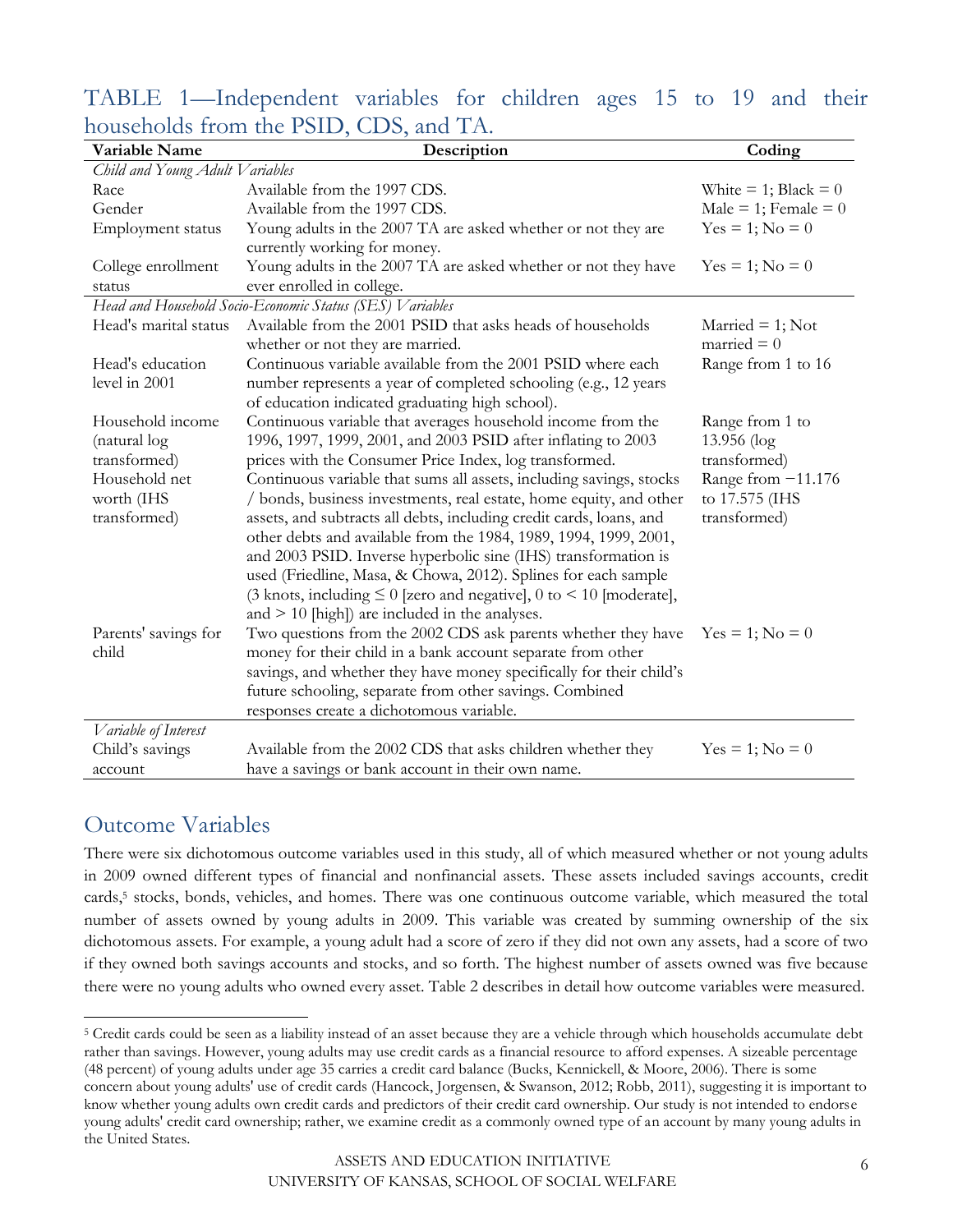| Variable Name    | Description                                                                                                                                                                                                                                                                                                                                                      | Coding                |
|------------------|------------------------------------------------------------------------------------------------------------------------------------------------------------------------------------------------------------------------------------------------------------------------------------------------------------------------------------------------------------------|-----------------------|
| Savings accounts | Young adults are asked whether or not they have a savings<br>account in their name.                                                                                                                                                                                                                                                                              | $Yes = 1; No = 0$     |
| Credit cards     | Young adults are asked whether or not they carry any credit<br>or store cards in their name.                                                                                                                                                                                                                                                                     | $Yes = 1; No = 0$     |
| Stocks           | Young adults are asked whether they own any shares of<br>stock in publicly held corporations, mutual funds, or<br>investment trusts, excluding any stocks held in employer-<br>based pensions or IRAs.                                                                                                                                                           | $Yes = 1; No = 0$     |
| <b>Bonds</b>     | Young adults are asked whether they own any other savings<br>or assets like money market funds, certificates of deposit,<br>government savings bonds, or rights in a trust account.                                                                                                                                                                              | $Yes = 1; No = 0$     |
| Vehicle          | Young adults are asked whether or not they own any<br>vehicles, including cars, trucks, or motorcycles.                                                                                                                                                                                                                                                          | $Yes = 1; No = 0$     |
| Home             | Young adults are asked where they lived between October<br>2008 and April 2009, with response options including their<br>parents' house or apartment, their own apartment, college<br>housing, house or condo owned by their parents, or their<br>own house or condo. Young adults who reported living in<br>their own house or condo were coded as home owners. | $Yes = 1; No = 0$     |
| Total asset      | Summed ownership of savings accounts, credit cards, stocks,                                                                                                                                                                                                                                                                                                      | Range from $0$ to $5$ |
| ownership        | bonds, vehicles, and homes.                                                                                                                                                                                                                                                                                                                                      |                       |

TABLE 2—Financial and nonfinancial assets outcome variables for young adults ages 22 to 25 from the TA.

## Sample

This study examined financial and nonfinancial assets with an aggregate sample  $(N = 425)$  that began in childhood in 2002 at ages 15 to 19 and ended in young adulthood in 2009 at ages 25 to 29. Children in 2002 had an average age of 17 and a majority were white (80 percent). There were slightly more females (54 percent) than males (46 percent). A majority was employed (77 percent) and had enrolled in college (74 percent) by 2007. Their heads of households, most of whom were married (78 percent), had about one-and-a-half years of education beyond high school. Households' median annual income was \$66,527and their median net worth was \$60,427 (including home equity). There were about equal percentages of parents with (53 percent) and without (47 percent) savings accounts for their child. However, a majority of children owned their own savings accounts (74 percent).

Young adults in 2009 were an average age of 23. The most commonly held assets owned by young adults included savings accounts (89 percent), credit cards (51 percent), and vehicles (54 percent). Smaller percentages owned stocks (9 percent), bonds (6 percent), and homes (8 percent). The total number of assets owned in young adulthood ranged between zero and five and the majority of young adults (65 percent) owned two to three assets. Eight percent of young adults did not own any assets, 18 percent owned one asset, and 9 percent owned more than four assets.

## Analysis Plan

 $\overline{\phantom{a}}$ 

There were four steps in the analysis, including (1) accounting for missing data, (2) applying propensity score weighting, (3) checking for balance within the data, and (4) conducting logistic, rare event, and multiple regression. More details on these steps are available from the authors upon request.<sup>6</sup>

<sup>6</sup> Readers should note that the analysis tests associations between children's savings accounts and young adults' assets and debts; the authors do not make claims about causality in this study.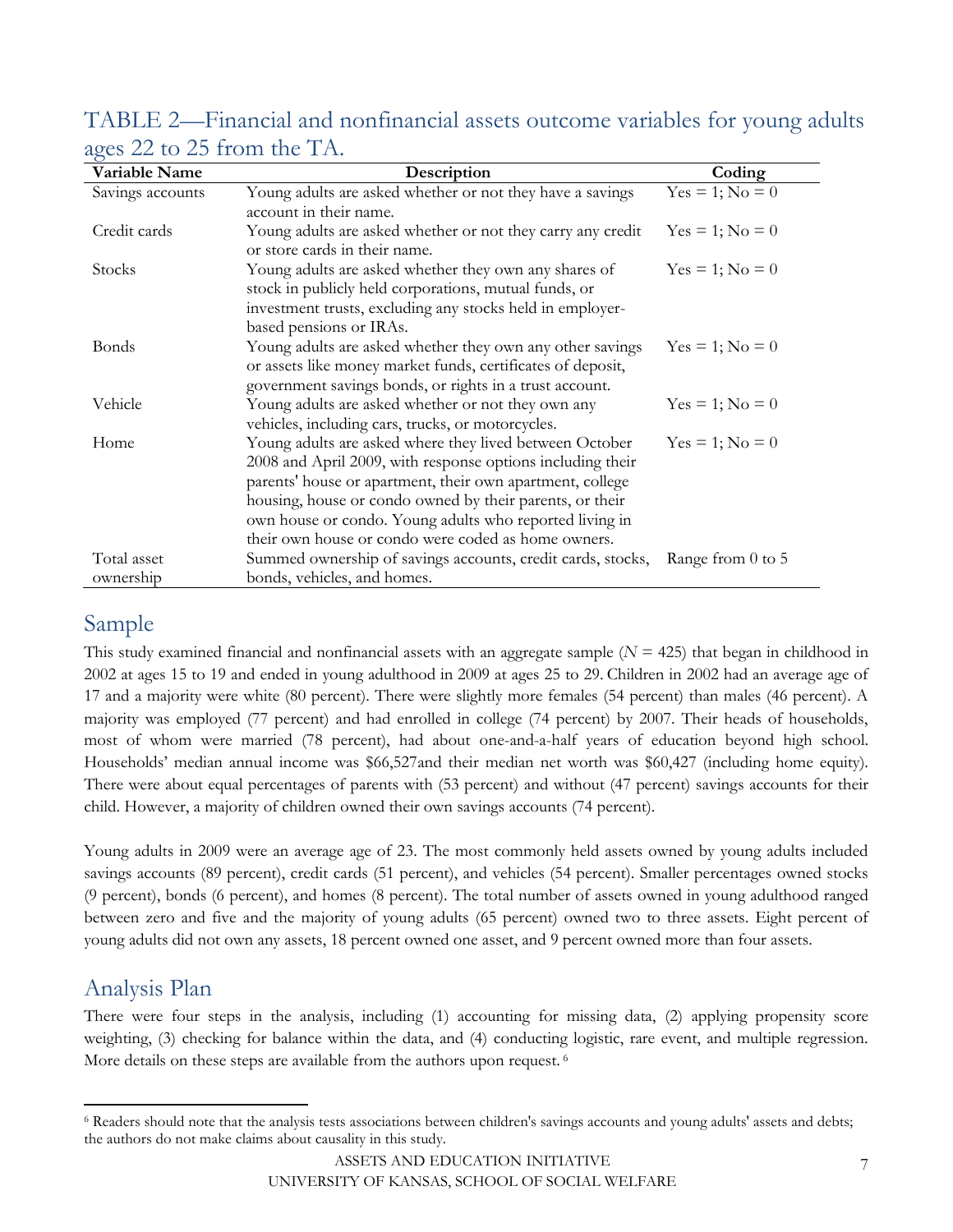#### **RESULTS**

## Descriptive Results

Ownership of financial and nonfinancial assets in young adulthood fell along lines of race and class. For instance, white young adults (94 percent) owned savings accounts more often compared to black young adults (71 percent)—a percentage point gap of 23. There was a percentage point gap of 31 for vehicle and credit card ownership between whites and blacks. Higher percentages of young adults from high-income (97 percent) and high net worth (88 percent) households owned savings accounts compared to their counterparts from low-to-moderate income (71 percent) and moderate (55 percent) and zero and negative net worth households (56 percent). There was a 28 percentage point gap in young adults' savings account ownership between those with (97 percent) and without (69 percent) savings accounts in childhood. Similar percentage point gaps existed for each type of asset. For instance, while the total percentage of young adults owning stocks was small (9 percent), young adults owned stocks more often when they were white (10 percent), their heads of households had college degrees or more (31 percent), their households had higher incomes (13 percent) and net worth (7 percent), and they had savings accounts as children (11 percent). By comparison, 5 percent of black young adults, 2 percent whose heads of households had a high school diploma or less, 2 percent from low-to-moderate income households, and 6 percent from zero and negative net worth households owned stocks. Four percent who did not have savings accounts as children owned stocks in young adulthood.

Gaps also existed in terms of the total number of assets owned. On average, young adults owned two to three different assets. Young adults from high-income households owned about two-and-a-half assets whereas those from low-to-moderate income households owned less than two assets. Consistently, young adults owned more assets when they were white, had enrolled in college, were from higher income and net worth households, had parents with savings accounts for them as children, and had their own savings accounts as children. See Table 3 for more information.

## Regression Results

*Savings accounts (Model 1)*. Results for Model 1 are available in Table 4. Young adults were four times more likely to own savings accounts when they were white compared with black (β = 1.313, *OR* = 3.717, *p* = .002). Males were about 56 percent less likely than females to own savings accounts in young adulthood (β = −.831, *OR* = .436, *p* = .030). Young adults who were employed were about twice as likely as those who were unemployed to own savings accounts in young adulthood (β = .692, *OR* = 1.998,  $p = .073$ ). Young adults were about seven times as likely to own savings accounts in young adulthood when they had enrolled in college compared to not enrolled in college ( $\beta$  = 1.916, *OR* = 6.794,  $p < .001$ ). Young adults were about two times more likely to own accounts for each accumulating point of their households' high net worth (β = .667, *OR* = 1.948, *p* = .036). Young adults were over two-and-a-half times more likely to own accounts when their parents had savings accounts for them as children, compared to parents who did not have savings accounts for them as children (β = .897,  $OR = 2.452$ ,  $p = .048$ ). Young adults were two times more likely to own accounts when they had savings accounts as children compared to children who did not have savings accounts (β = .713, *OR* = 2.040, *p* = .039).

*Credit cards (Model 2)*. Results for Model 2 are available in Table 4. Males were about 60 percent less likely than females to own credit cards in young adulthood (β = -.925, *OR* = .397,  $p = .004$ ). Young adults were about two times more likely to own credit cards when they were employed compared to not employed (β = .614, *OR* = 1.848, *p* = .072). Young adults were about four times more likely to own credit cards when they had enrolled in college compared with never enrolled (β = 1.406, *OR* = 4.080, *p* = .001). Young adults were about 27 percent more likely to own credit cards for each increasing year of heads' level of education (β = .236, *OR* = 1.266, *p* = .011). Young adults were about two times more likely to own credit cards when they had savings accounts as children ( $\beta$  = .602, *OR* = 1.826,  $p$  = .054).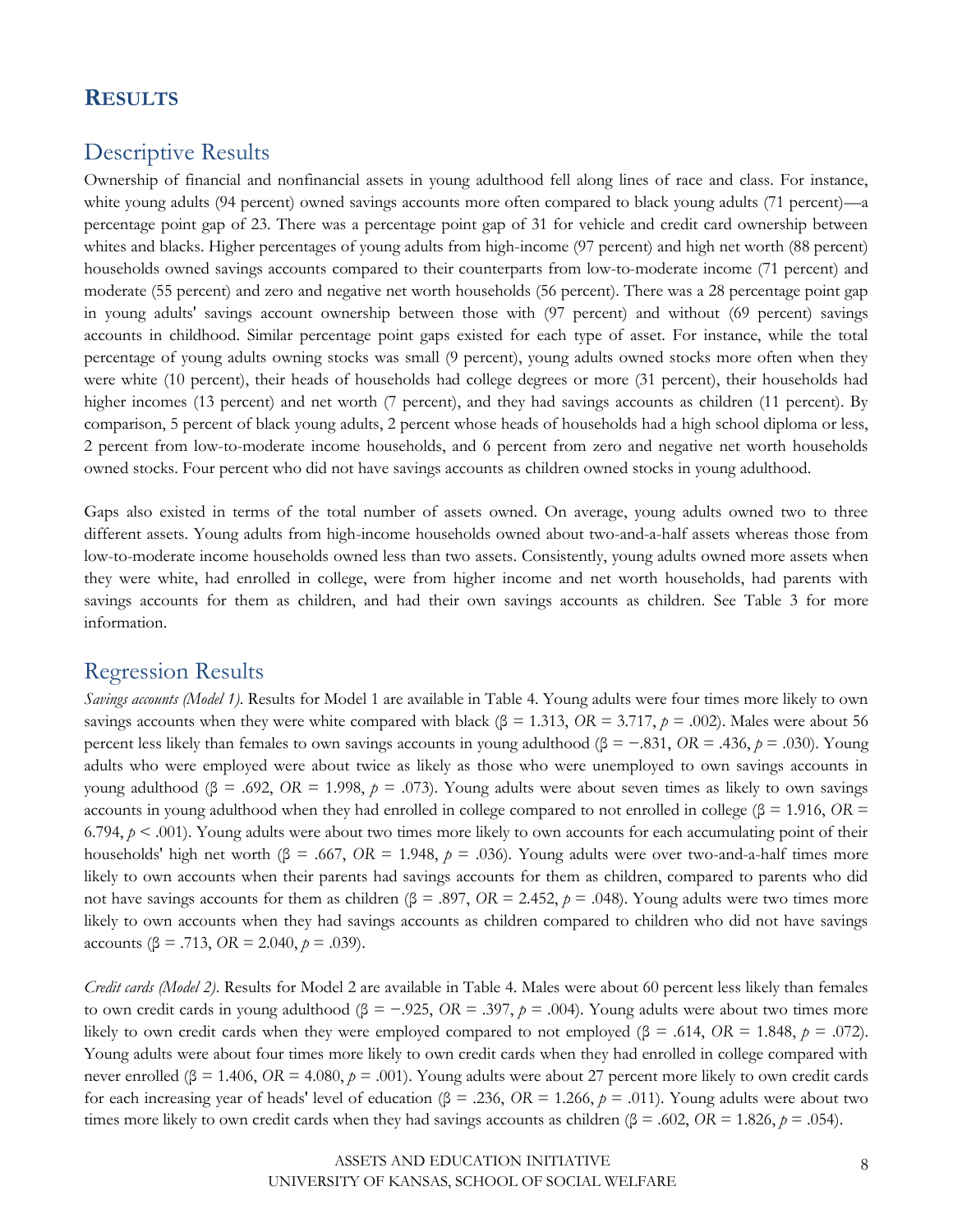# TABLE 3—Percentages of young adults' financial and nonfinancial asset ownership at ages 22 to 25 from the 2009 TA ( $N = 425$ ).

|                                                          | <b>Savings</b> | Credit | <b>Stocks</b>  | <b>Bonds</b>   | Vehicle | Home           | Mean      |
|----------------------------------------------------------|----------------|--------|----------------|----------------|---------|----------------|-----------|
|                                                          | Accounts       | Cards  |                |                |         |                | Total     |
|                                                          |                |        |                |                |         |                | Asset     |
|                                                          |                |        |                |                |         |                | Ownership |
| Full Sample                                              | 89             | 51     | 9              | 6              | 54      | $8\,$          | 2.440     |
| Child and Young Adult Variables                          |                |        |                |                |         |                |           |
| White                                                    | 94             | 57     | 10             | $\,8\,$        | 57      | 10             | 2.640     |
| <b>Black</b>                                             | 71             | 26     | 5              | $\overline{c}$ | 26      | $\overline{c}$ | 1.609     |
| Male                                                     | 87             | 48     | 7              | 6              | 48      | $\overline{7}$ | 2.399     |
| Female                                                   | 91             | 54     | 11             | 8              | 54      | $\overline{9}$ | 2.470     |
| Employed                                                 | 90             | 54     | 9              |                | 54      | 9              | 2.580     |
| Not employed                                             | 86             | 42     | 10             | 5              | 42      | 7              | 1.963     |
| Enrolled in college                                      | 96             | 62     | 10             |                | 62      | 9              | 2.703     |
| Never enrolled in college                                | 69             | 21     | 6              | 4              | 21      | $\overline{7}$ | 1.683     |
| Head and Household Socio-Economic Status (SES) Variables |                |        |                |                |         |                |           |
| Head is married                                          | 92             | 55     | 9              | $8\,$          | 55      | $\overline{9}$ | 2.575     |
| Head is not married                                      | 78             | 39     | 10             | $\overline{c}$ | 39      | 5              | 1.945     |
| Head has college degree or more                          | 98             | 68     | 31             | 8              | 54      | 5              | 2.811     |
| Head has some college education                          | 87             | 51     | 6              | 6              | 51      | 8              | 2.367     |
| Head has high school diploma or less                     | 84             | 38     | $\overline{c}$ | 6              | 57      | 10             | 2.196     |
| High income (HI; $\geq$ \$80,000)                        | 97             | 64     | 13             | 11             | 54      | 9              | 2.830     |
| Low-to-moderate income $(LMI; < $80,000)$                | 71             | 28     | $\sqrt{2}$     | $\mathfrak{Z}$ | 51      | 6              | 1.828     |
| High net worth $($ > \$10,000)                           | 88             | 59     | $\overline{7}$ | 7              | 54      | $8\,$          | 2.381     |
| Moderate net worth ( $$0 \sim $10,000$ )                 | 55             | 21     | 5              | 5              | 38      | $\overline{c}$ | 1.500     |
| Zero and negative net worth $(<$ \$0)                    | 56             | 11     | 6              | $\theta$       | 44      | 6              | 1.284     |
| Parent has savings for child                             | 97             | 60     | 13             | 8              | 60      | $\overline{9}$ | 2.750     |
| Parent does not have savings for child                   | 80             | 41     | 5              | 5              | 41      | 8              | 2.085     |
| Variable of Interest                                     |                |        |                |                |         |                |           |
| Child has savings account in 2002                        | 97             | 60     | 11             |                | 60      | 9              | 2.708     |
| Child does not have savings account in 2002              | 69             | 26     | $\overline{4}$ | 6              | 26      | 5              | 1.682     |

*Source*: Expectation-Maximization (EM) completed data from the Panel Study of Income Dynamics (PSID) and the 2002 Child Development Supplement (CDS) and the 2007 and 2009 Transition into Adulthood (TA) supplement. Data is weighted using the recommended sampling weight from the 2009 TA.

*Notes*: Row percentages are reported. Characteristics presented prior to applying the ATT weight

\_\_\_\_\_\_\_\_\_\_\_\_\_\_\_\_\_\_\_\_\_\_\_\_\_\_\_\_\_\_\_\_\_\_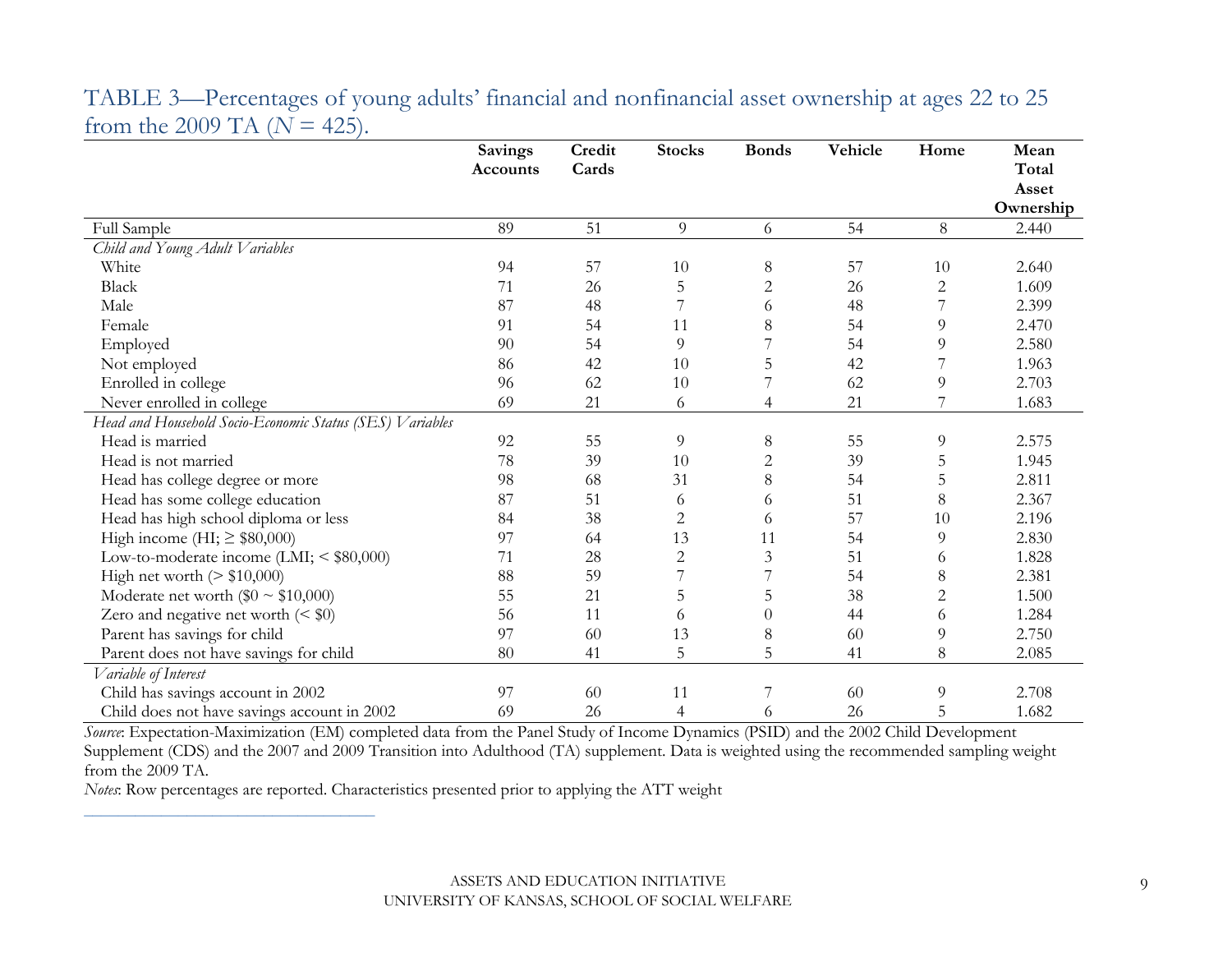| TABLE 4—Logistic regression results: Predicting young adults' savings account and credit card ownership in |  |  |
|------------------------------------------------------------------------------------------------------------|--|--|
| 2009 in the full sample ( $N = 425$ ; ATT weighted).                                                       |  |  |

|                                                          |           | <b>Savings Account</b> |            | <b>Credit Card</b><br>(Model 2) |       |                   |  |
|----------------------------------------------------------|-----------|------------------------|------------|---------------------------------|-------|-------------------|--|
| Covariates                                               |           | (Model 1)              |            |                                 |       |                   |  |
|                                                          | ß         | SE                     | <b>OR</b>  | ß                               | SE    | <b>OR</b>         |  |
| Child and Young Adult Variables                          |           |                        |            |                                 |       |                   |  |
| White                                                    | $1.313**$ | .429                   | 3.717      | .446                            | .324  | $- -$             |  |
| Male                                                     | $-.831*$  | .360                   | .436       | $-.925**$                       | .312  | .397              |  |
| Employed                                                 | $.692+$   | .386                   | 1.998      | $.614+$                         | .342  | 1.848             |  |
| Enrolled in college                                      | 1.916***  | .388                   | 6.794      | 1.406**                         | .322  | 4.080             |  |
| Head and Household Socio-Economic Status (SES) Variables |           |                        |            |                                 |       |                   |  |
| Head is married                                          | .302      | .421                   |            | $-.267$                         | .342  | $\qquad \qquad -$ |  |
| Heads' education level                                   | .034      | .109                   | $- -$      | $.236**$                        | .093  | 1.266             |  |
| Log of household income                                  | $-.050$   | .087                   |            | $-.115$                         | .124  | $\qquad \qquad -$ |  |
| IHS of household net worth: Splines                      |           |                        |            |                                 |       |                   |  |
| $\leq$ 0: Zero and negative net worth                    | $-.078$   | .166                   |            | $-.129$                         | .178  | $-$               |  |
| $> 0$ to $< 10$ : Moderate net worth                     | .007      | .307                   | $- -$      | .244                            | .345  | $- -$             |  |
| $\geq$ 10: High net worth                                | $.667*$   | .318                   | 1.948      | .256                            | .245  | $- -$             |  |
| Parents have savings for child                           | $.897*$   | .454                   | 2.452      | $-.330$                         | .303  | $- -$             |  |
| Variable of Interest                                     |           |                        |            |                                 |       |                   |  |
| Child has savings account                                | $.713*$   | .346                   | 2.040      | $.602+$                         | .312  | 1.826             |  |
| Constant                                                 | $-.971$   | 1.791                  | $p = .588$ | $-5.157$                        | 2.123 | $p = .015$        |  |
| Psuedo R <sup>2</sup>                                    |           |                        | .386       |                                 |       | .198              |  |

*Source*: Expectation-Maximization (EM) completed data from the Panel Study of Income Dynamics (PSID) and the 2002 Child Development Supplement (CDS) and the 2007 and 2009 Transition into Adulthood (TA) supplement.

*Notes*: ATT = the average treatment effect for the treated using the weight of 1 for children with savings and  $p/(1-p)$  for children without savings.  $\beta$  = regression coefficients. Robust *SE* = robust standard error. OR = Odds ratio.

\*  $p < .05$ ; \*\*  $p < .01$ ; \*\*\*  $p < .001$ ;  $\uparrow p < .10$ \_\_\_\_\_\_\_\_\_\_\_\_\_\_\_\_\_\_\_\_\_\_\_\_\_\_\_\_\_\_\_\_\_\_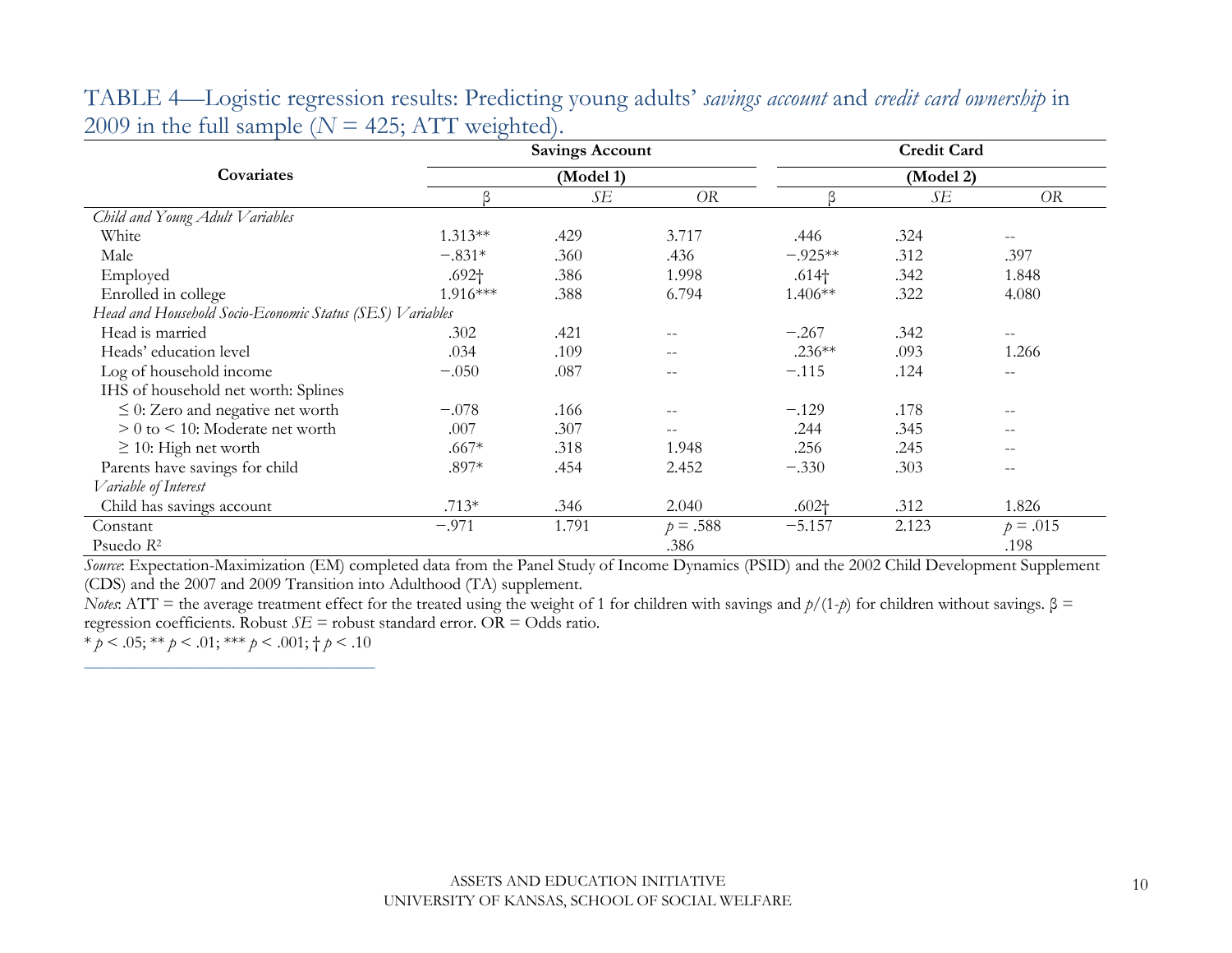|                                                          |          | <b>Stocks</b> |            |           | <b>Bonds</b> |                   |
|----------------------------------------------------------|----------|---------------|------------|-----------|--------------|-------------------|
| Covariates                                               |          | (Model 3)     |            |           | (Model 4)    |                   |
|                                                          |          | SE            | <b>OR</b>  |           | SE           | <b>OR</b>         |
| Child and Young Adult Variables                          |          |               |            |           |              |                   |
| White                                                    | 1.131    | .807          |            | $-.056$   | .607         | $-$               |
| Male                                                     | $-.096$  | .512          |            | $-.030$   | .517         |                   |
| Employed                                                 | .070     | .636          |            | 1.010     | .677         |                   |
| Enrolled in college                                      | $-.542$  | .917          |            | .113      | .777         | $- -$             |
| Head and Household Socio-Economic Status (SES) Variables |          |               |            |           |              |                   |
| Head is married                                          | $-.037$  | .645          |            | .324      | .838         | $\qquad \qquad -$ |
| Heads' education level                                   | .414**   | .149          | 1.513      | $-.330*$  | .158         | .719              |
| Log of household income                                  | .021     | .021          | $-$        | 1.234**   | .443         | 3.435             |
| IHS of household net worth                               |          |               |            | .311      | .224         | $-$               |
| IHS of household net worth: Splines                      |          |               |            |           |              |                   |
| $\leq$ 0: Zero and negative net worth                    | .298     | .216          |            |           |              |                   |
| $> 0$ to $< 10$ : Moderate net worth                     | $-.805*$ | .393          | .447       |           |              | $-$               |
| $\geq$ 10: High net worth                                | $.852**$ | .326          | 2.344      |           |              |                   |
| Parents have savings for child                           | $-.548$  | .922          |            | $-.145$   | .451         |                   |
| Variable of Interest                                     |          |               |            |           |              |                   |
| Child has savings account                                | 1.449+   | .849          | 4.259      | $-.070$   | .572         |                   |
| Constant                                                 | $-5.962$ | 2.273         | $p = .009$ | $-16.895$ | 4.539        | p < .001          |

TABLE 5—Rare event logistic regression results: Predicting young adults' *stock* and *savings bond ownership* in 2009 in the full sample  $(N = 425$ ; ATT weighted).

*Source*: Expectation-Maximization (EM) completed data from the Panel Study of Income Dynamics (PSID) and the 2002 Child Development Supplement (CDS) and the 2007 and 2009 Transition into Adulthood (TA) supplement.

*Notes*: ATT = the average treatment effect for the treated using the weight of 1 for children with savings and *p*/(1-*p*) for children without savings. β = regression coefficients. Robust *SE* = robust standard error. OR = Odds ratio.

\* *p* < .05; \*\* *p* < .01; \*\*\* *p* < .001;  $\dagger$  *p* < .10 \_\_\_\_\_\_\_\_\_\_\_\_\_\_\_\_\_\_\_\_\_\_\_\_\_\_\_\_\_\_\_\_\_\_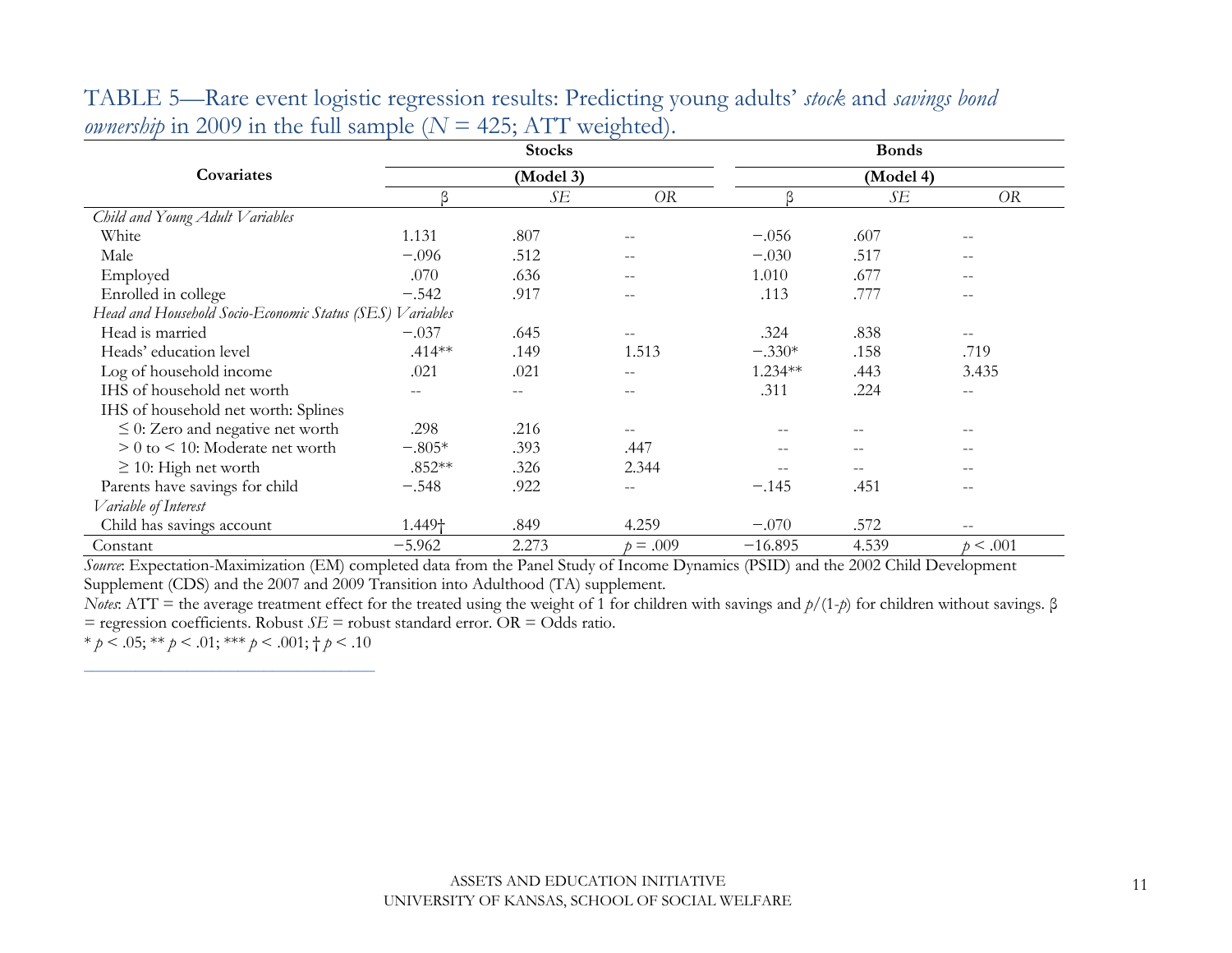*Stocks (Model 3)*. Results for Model 3 are available in Table 5. Young adults were about 51 percent more likely to own stocks for each increasing year of heads' level of education (β = .414, *OR* = 1.513, *p* = .011). Young adults were about 54 percent less likely to own stocks for each increasing point of their households' moderate net worth (β = -.805, *OR* = .447,  $p = .041$ ). Young adults were about two-and-a-half times more likely to own stocks for each increasing point of their households' high net worth (β = .852, *OR* = 2.344, *p* = .009). Young adults were over four times more likely to own stocks when they had savings accounts as children, compared to not having savings accounts as children (β = 1.449, *OR* = 4.259, *p* = .088).

*Bonds (Model 4)*. Results for Model 4 are available in Table 5. For each additional year of heads of households' level of education, young adults were 28 percent less likely to own bonds (β = −.330, *OR* = .719, *p* = .037). Young adults were almost three-and-a-half times more likely to own bonds for each accumulating point of household income (β = 1.234, *OR* = 3.435, *p* = .005).

*Vehicle (Model 5)*. Results for Model 5 are available in Table 6. White young adults were over two times more likely to own vehicles compared with black young adults ( $\beta = .725$ ,  $OR = 2.065$ ,  $p = .041$ ). Young adults who were employed were almost four times more likely to own vehicles compared with their counterparts who were not employed (β = 1.348, *OR* = 3.850, *p* < .001).

*Home (Model 6)*. Results for Model 6 are available in Table 6. White young adults were almost four times more likely to own homes compared with black young adults (β = 1.270, *OR* = 3.561, *p* = .057). Young adults were about three times more likely to own homes when their heads of households were married compared to not married ( $\beta$  = 1.057, *OR* = 2.878,  $p$  = .088).

*Total asset ownership (Model 7)*. Results for Model 7 are available in Table 7. Whites had significantly more assets compared with blacks (β = .482, *SE* = .127,  $p$  < .001). Males had significantly fewer assets compared with females (β = −.221, *SE* = .124, *p* = .075). Young adults had more assets when they were employed (β = .596, *SE* = .132,  $p \leq .001$  and had ever enrolled in college ( $\beta$  = .643, *SE* = .144,  $p \leq .001$ ). Young adults owned more assets when heads of households had higher levels of education ( $\beta = .062$ ,  $OR = .034$ ,  $p = .068$ ). Young adults owned fewer assets when households had accumulating income (β = −.089, *OR* = .048, *p* = .063). For every accumulating point of households' high worth, there was a 17 percent increase in young adults' total asset ownership (β = .127, *SE* = .089, *p* = .053). Young adults who owned savings accounts as children owned significantly more assets compared to their counterparts who did not own savings accounts as children  $(\beta = .289, SE = .119, p = .015).$ 

#### Summary of Results

The most commonly owned assets in young adulthood included savings accounts, vehicles, and credit cards. Smaller percentages of young adults owned stocks, bonds, and homes. On average, young adults owned two to three different assets. Young adults were two times more likely to own savings accounts, two times more likely to own credit cards, and four times more likely to own stocks when they had savings accounts as children compared to those who did not. Young adults owned savings accounts, stocks, and more total assets when households were accumulating net worth above a high threshold. White young adults also owned savings accounts, vehicles, homes, and more total assets compared to black young adults. Table 8 provides a summary of the findings.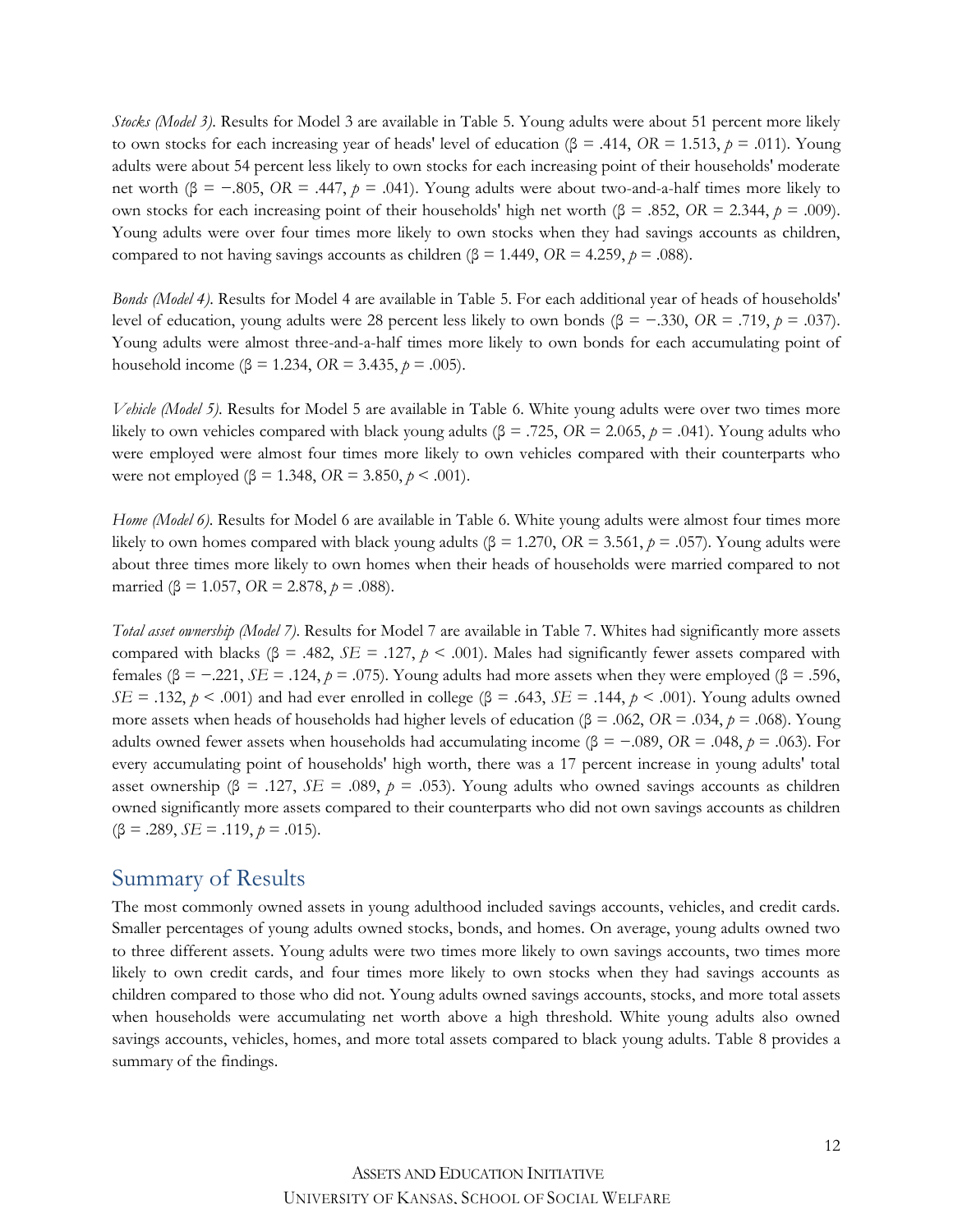|                                                          |            | Vehicle   |            | Home<br>(Model 6)  |       |            |  |
|----------------------------------------------------------|------------|-----------|------------|--------------------|-------|------------|--|
| Covariates                                               |            | (Model 5) |            |                    |       |            |  |
|                                                          | ß          | SE        | <b>OR</b>  |                    | SE    | <b>OR</b>  |  |
| Child and Young Adult Variables                          |            |           |            |                    |       |            |  |
| White                                                    | $.725*$    | .295      | 2.065      | 1.270 <sup>+</sup> | .666  | 3.561      |  |
| Male                                                     | .148       | .311      | $--$       | $-.532$            | .607  | $-$        |  |
| Employed                                                 | $1.348***$ | .306      | 3.850      | .065               | .701  | $-$        |  |
| Enrolled in college                                      | .260       | .292      | $- -$      | $-.134$            | .547  | $- -$      |  |
| Head and Household Socio-Economic Status (SES) Variables |            |           |            |                    |       |            |  |
| Head is married                                          | .105       | .306      | $-$        | $1.057+$           | .620  | 2.878      |  |
| Heads' education level                                   | $-.006$    | .086      | $- -$      | $-.142$            | .117  | --         |  |
| Log of household income                                  | $-.141$    | .122      |            | $-.270$            | .275  |            |  |
| IHS of household net worth: Splines                      |            |           |            |                    |       |            |  |
| $\leq$ 0: Zero and negative net worth                    | .068       | .143      |            | $-.716$            | .586  |            |  |
| $> 0$ to $< 10$ : Moderate net worth                     | $-.059$    | .261      | $-$        | 1.372              | 1.258 | --         |  |
| $\geq$ 10: High net worth                                | $-.144$    | .220      | $- -$      | $-.737$            | .708  |            |  |
| Parents have savings for child                           | .119       | .296      |            | .733               | .541  |            |  |
| Variable of Interest                                     |            |           |            |                    |       |            |  |
| Child has savings account                                | .465       | .297      | --         | $-.286$            | .524  | $-$        |  |
| Constant                                                 | $-.198$    | 1.864     | $p = .916$ | $-5.390$           | 4.553 | $p = .236$ |  |
| Psuedo R <sup>2</sup>                                    |            |           | .088       |                    |       |            |  |

TABLE 6—Logistic and rare event logistic regression results: Predicting young adults' *vehicle* and *home ownership* in 2009 in the full sample  $(N = 425$ ; ATT weighted).

*Source*: Expectation-Maximization (EM) completed data from the Panel Study of Income Dynamics (PSID) and the 2002 Child Development Supplement (CDS) and the 2007 and 2009 Transition into Adulthood (TA) supplement.

*Notes*: ATT = the average treatment effect for the treated using the weight of 1 for children with savings and *p*/(1-*p*) for children without savings. β = regression coefficients. Robust *SE* = robust standard error. OR = Odds ratio.

\*  $p < .05$ ; \*\*  $p < .01$ ; \*\*\*  $p < .001$ ;  $\uparrow p < .10$ \_\_\_\_\_\_\_\_\_\_\_\_\_\_\_\_\_\_\_\_\_\_\_\_\_\_\_\_\_\_\_\_\_\_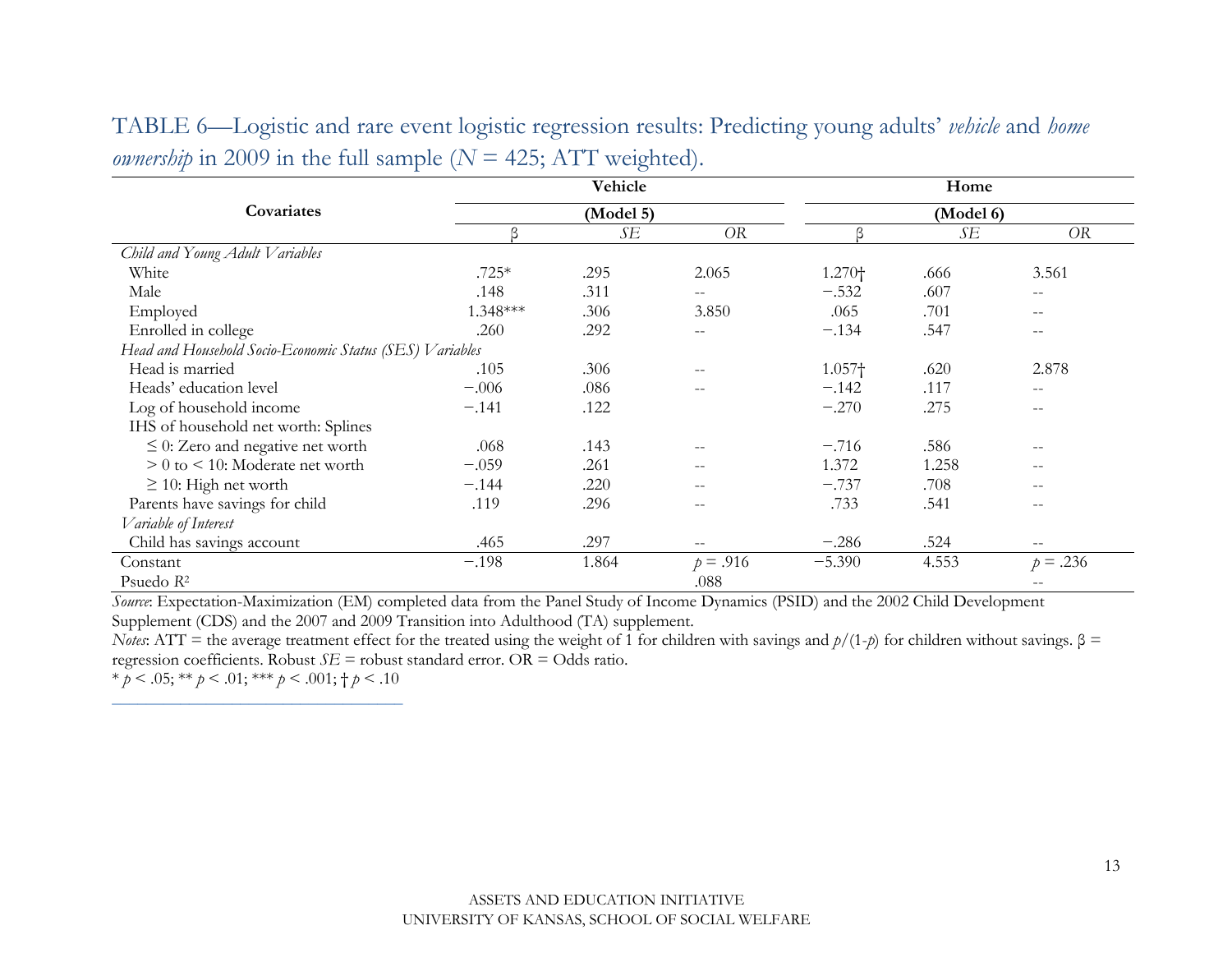|                                                          | $\frac{1}{2}$<br><b>Total Asset Ownership</b> |                    |  |  |  |
|----------------------------------------------------------|-----------------------------------------------|--------------------|--|--|--|
| Covariates                                               |                                               | (Model 7)          |  |  |  |
|                                                          | ß                                             | SE                 |  |  |  |
| Child and Young Adult Variables                          |                                               |                    |  |  |  |
| White                                                    | .482***                                       | .127               |  |  |  |
| Male                                                     | $-.221+$                                      | .124               |  |  |  |
| Employed                                                 | .596***                                       | .132               |  |  |  |
| Enrolled in college                                      | $.643***$                                     | .144               |  |  |  |
| Head and Household Socio-Economic Status (SES) Variables |                                               |                    |  |  |  |
| Head is married                                          | .183                                          | .146               |  |  |  |
| Heads' education level                                   | .062 <sub>†</sub>                             | .034               |  |  |  |
| Log of household income                                  | $-.089+$                                      |                    |  |  |  |
| IHS of household net worth: Splines                      |                                               |                    |  |  |  |
| $\leq$ 0: Zero and negative net worth                    | $-.018$                                       | .058               |  |  |  |
| $> 0$ to $< 10$ : Moderate net worth                     | .016                                          | .110               |  |  |  |
| $\geq$ 10: High net worth                                | .172 <sub>†</sub>                             | .089               |  |  |  |
| Parents have savings for child                           | .096                                          | .121               |  |  |  |
| Variable of Interest                                     |                                               |                    |  |  |  |
| Child has savings account                                | $.289*$                                       | .119               |  |  |  |
| Constant                                                 | .658                                          | .764<br>$p = .390$ |  |  |  |
| $R^2$                                                    |                                               | .378               |  |  |  |

TABLE 7—Multivariate regression results: Predicting young adults' *total asset ownership* in 2009 in the full sample  $(N = 425; ATT$  weighted).

*Source*: Expectation-Maximization (EM) completed data from the Panel Study of Income Dynamics (PSID) and the 2002 Child Development Supplement (CDS) and the 2007 and 2009 Transition into Adulthood (TA) supplement.

*Notes*: ATT = the average treatment effect for the treated using the weight of 1 for children with savings and *p*/(1-*p*) for children without savings. β = regression coefficients. Robust *SE* = robust standard error. OR = Odds ratio.

\* *p* < .05; \*\* *p* < .01; \*\*\* *p* < .001;  $\dagger$  *p* < .10 \_\_\_\_\_\_\_\_\_\_\_\_\_\_\_\_\_\_\_\_\_\_\_\_\_\_\_\_\_\_\_\_\_\_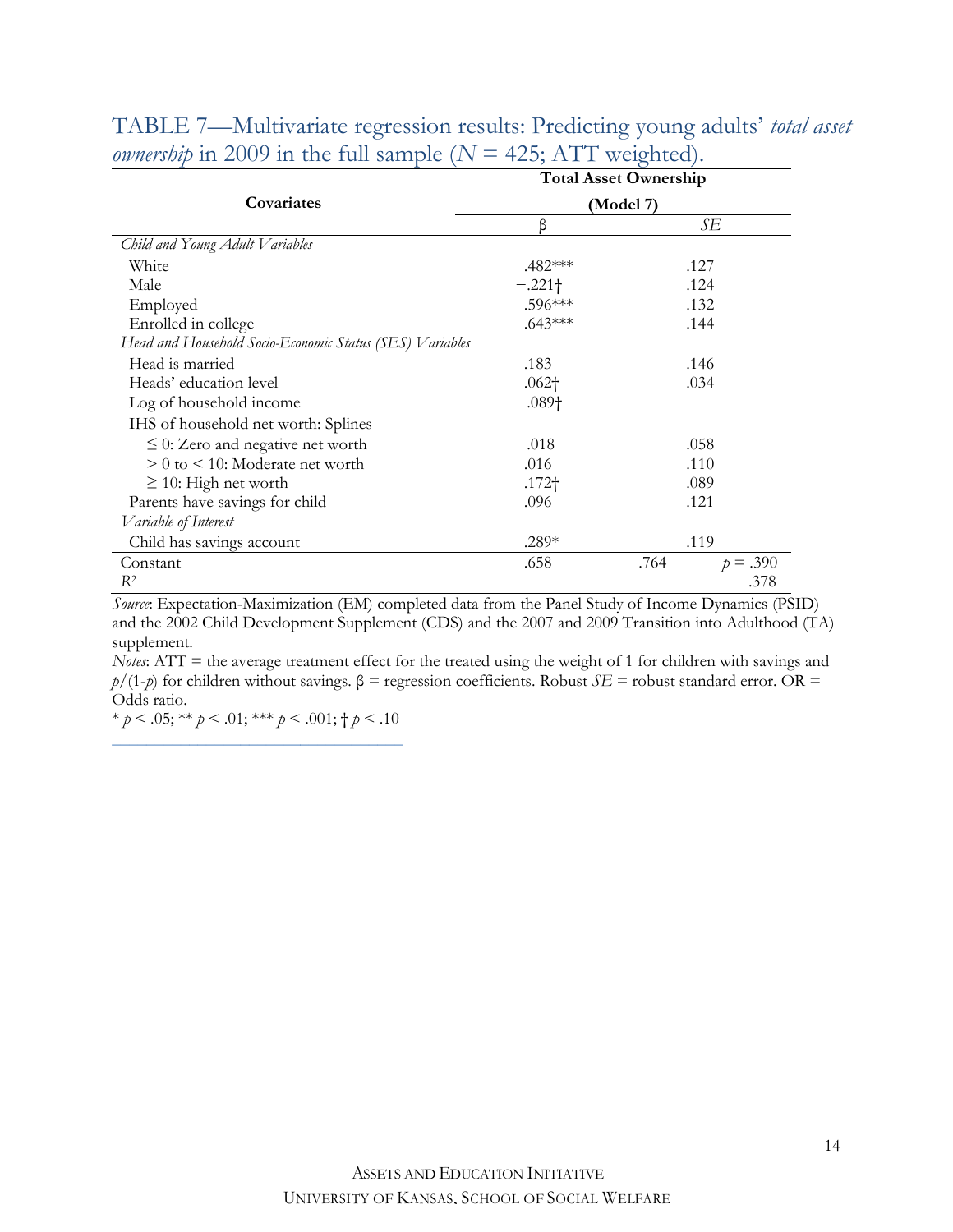## TABLE 8—Summary of regression results for young adults' financial asset ownership at ages 22 to 25 from the 2009 TA ( $N = 425$ ).

|                                                          | <b>Savings</b><br><b>Accounts</b> | Credit<br>Cards | <b>Stocks</b> | <b>Bonds</b> | Vehicle | Home   | Total<br>Asset |
|----------------------------------------------------------|-----------------------------------|-----------------|---------------|--------------|---------|--------|----------------|
|                                                          |                                   |                 |               |              |         |        | Ownership      |
| Child and Young Adult Variables                          |                                   |                 |               |              |         |        |                |
| White                                                    | $^{+}$                            |                 |               |              | $^{+}$  | $^{+}$ | $^{+}$         |
| Male                                                     |                                   |                 |               |              |         |        |                |
| Employed                                                 | $^{+}$                            | $^{+}$          |               |              | $^{+}$  |        | $^{+}$         |
| Enrolled in college                                      | $^{+}$                            | $^{+}$          |               |              |         |        | $^{+}$         |
| Head and Household Socio-Economic Status (SES) Variables |                                   |                 |               |              |         |        |                |
| Head is married                                          |                                   |                 |               |              |         | $^+$   |                |
| Heads' education level                                   |                                   | $+$             | $^{+}$        |              |         |        | $^{+}$         |
| Log of household income                                  |                                   |                 |               | $+$          |         |        |                |
| IHS of household net worth                               |                                   |                 |               |              |         |        |                |
| IHS of household net worth: Splines                      |                                   |                 |               |              |         |        |                |
| $\leq$ 0: Zero and negative net worth                    |                                   |                 |               |              |         |        |                |
| $> 0$ to $< 10$ : Moderate net worth                     |                                   |                 |               |              |         |        |                |
| $\geq$ 10: High net worth                                | $+$                               |                 | $^{+}$        |              |         |        | $^{+}$         |
| Parents have savings for child                           | $^{+}$                            |                 |               |              |         |        |                |
| Variable of Interest                                     |                                   |                 |               |              |         |        |                |
| Child has savings account                                | $^{+}$                            | $^{+}$          | $^{+}$        |              |         |        | $^{+}$         |

*Source*: Expectation-Maximization (EM) completed data from the Panel Study of Income Dynamics (PSID) and the 2002 Child Development Supplement (CDS) and the 2007 and 2009 Transition into Adulthood (TA) supplement.

*Notes*: ATT = the average treatment effect for the treated using the weight of 1 for children with savings and *p*/(1-*p*) for children without savings.

\_\_\_\_\_\_\_\_\_\_\_\_\_\_\_\_\_\_\_\_\_\_\_\_\_\_\_\_\_\_\_\_\_\_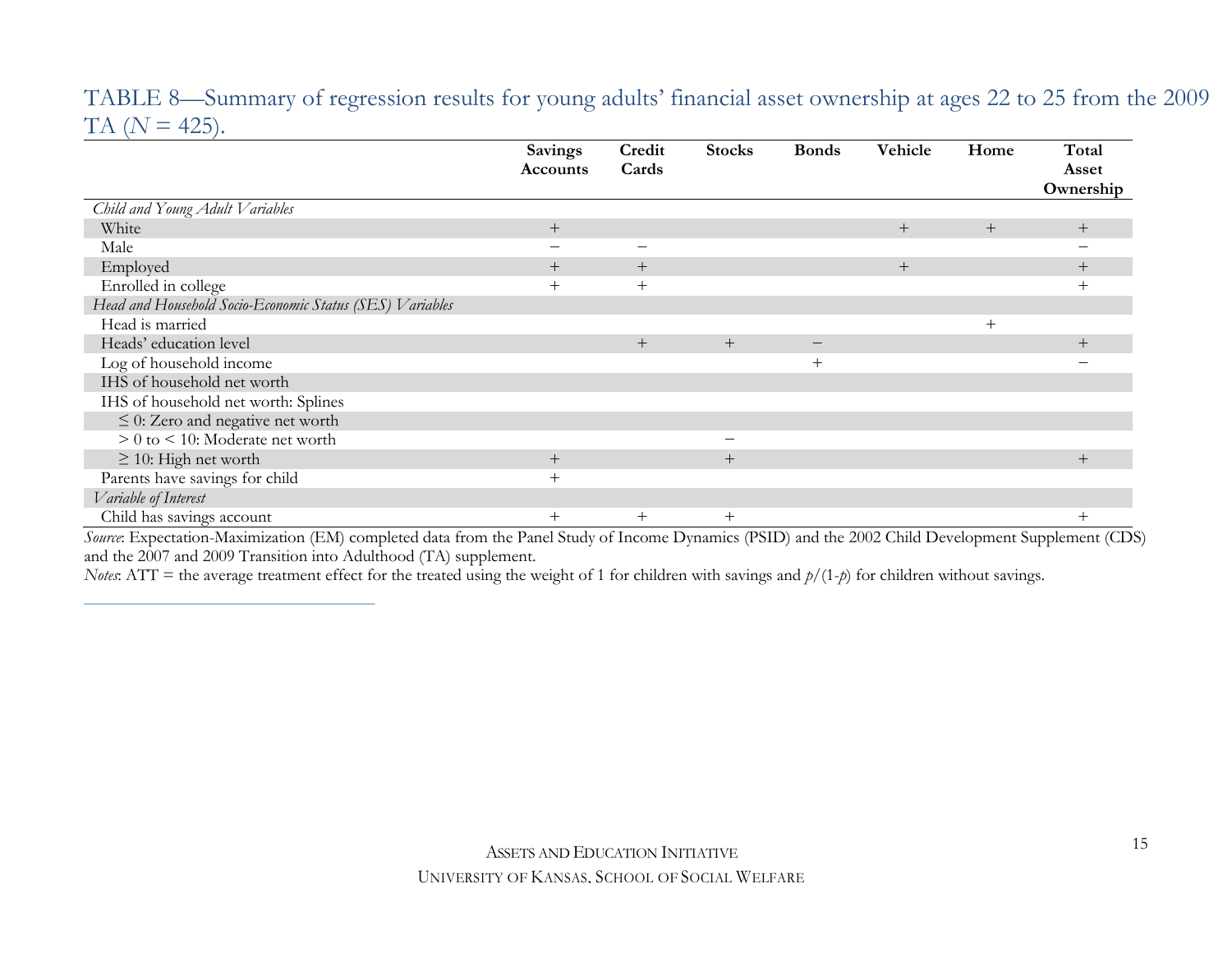## **DISCUSSION**

Child Development Accounts aim to lay a foundation for savings upon which children can build. Mainstream banking institutions may be important partners in policy endeavors like CDAs that open savings accounts for children. We suggest that mainstream banks' potential gains from children's savings are the long term relationships and potential future investments that children will make in young adulthood and beyond. In other words, children are potential future investors who can and do remain connected to mainstream banks and diversify their asset portfolios. A few studies have tested whether having savings accounts in childhood relates to connectedness to mainstream banking institutions in young adulthood by having savings accounts. However, few known studies test whether children's savings accounts relate to other assets. To our knowledge, this is one of the first studies to test children's savings accounts as a foundation for diverse investments.

Children are potential future investors who can and do remain connected to mainstream banks and diversify their asset portfolios.

## What Financial and Nonfinancial Assets do Young Adults Own?

The most commonly owned assets amongst young adults in 2009 were savings accounts, vehicles, and credit cards while smaller percentages owned stocks, bonds, and homes. This finding is not surprising given that these percentages are consistent with the patterns of asset ownership among adults (Bricker, Kennickell, Moore, & Sabelhaus, 2012). One exception is home ownership. About 69 percent of the average adult population from the Survey of Consumer Finances owns their own home (Bricker, et al., 2012); however, a sizable percentage of adults (39 percent) are between ages 45 and 65—much higher than the young adult population in our study. We would not expect a majority of young adults with an average age of 23 to own their own homes because home is a nonfinancial asset typically acquired later in life. According to the National Association of Realtors (2011), the average age of first time home buyers is 32. However, only 38 percent of young adults under age 35 report owning their own homes, which is more in line with the percentage of young adults in our sample (8 percent; Bricker, et al., 2012). Perhaps what is surprising from our sample is that young adults are beginning to acquire their own homes at this early age.

The most commonly owned assets amongst young adults were savings accounts, vehicles, and credit cards while smaller percentages owned stocks, bonds, and homes. However, substantial gaps exist along lines of race and class. Twice as many white young adults owned stocks than black young adults. Four times as many white young adults owned bonds than black young adults.

We also find gaps in asset ownership along lines of race and class. Whites had a sizable percentage point advantage over blacks in all financial and nonfinancial assets owned in young adulthood. Ninety-four percent of white young adults owned savings accounts compared to 71 percent of black young adults—a percentage point gap of 23. A percentage point gap of 31 existed for both ownership of credit cards and vehicles. Twice as many white young adults owned stocks than black young adults. Four times as many white young adults owned bonds than black young adults. In total, white young adults owned about one more asset than black young adults. Young adults who had ever enrolled in college by 2007 owned assets more often than those who had never enrolled in college. Percentage point gaps were similar with regards to household income. Young adults from high-income households had an advantage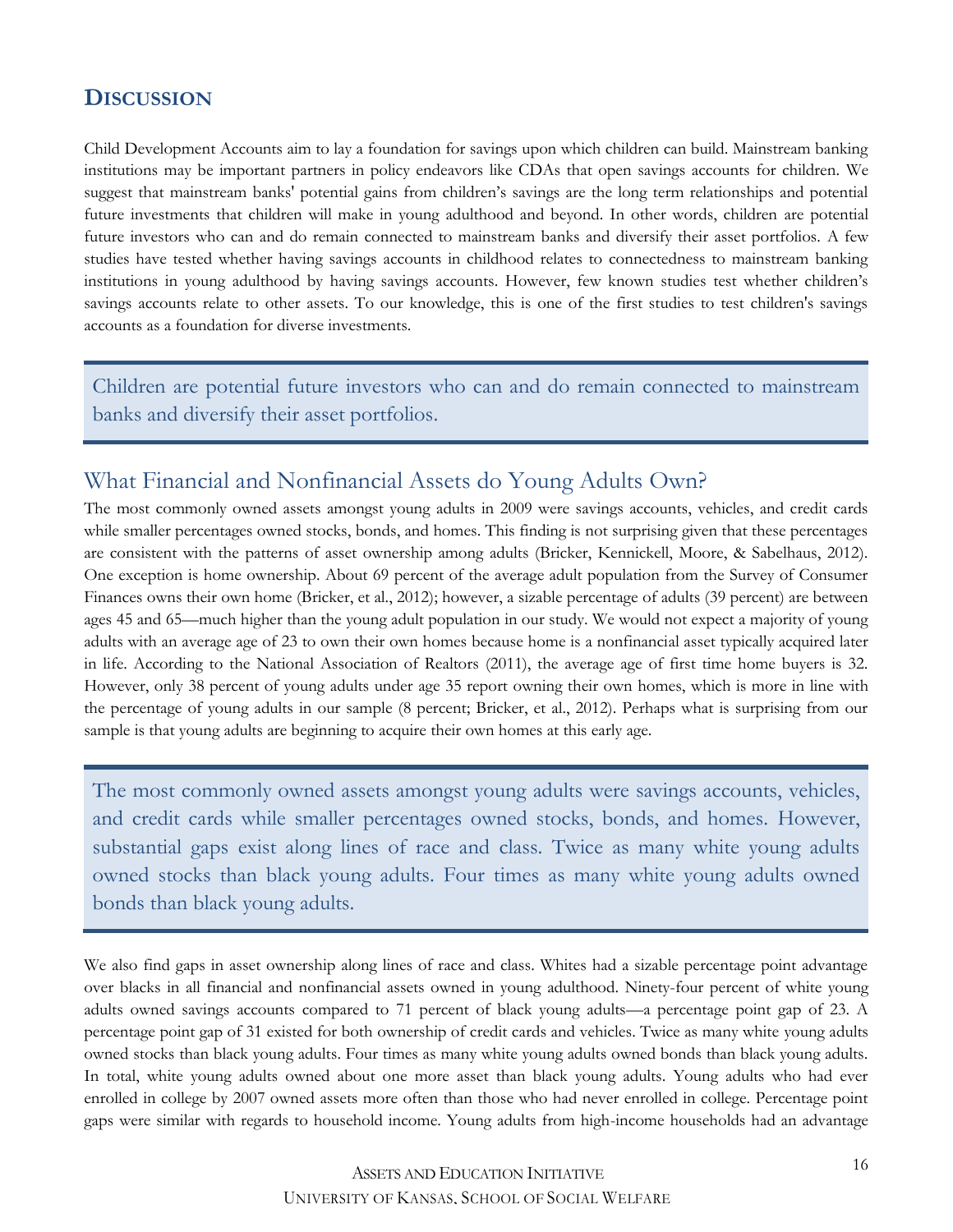for all assets compared to those from low-to-moderate income households. Over twice as many young adults from high-income households owned credit cards compared with their low-to-moderate income counterparts. About seven times more young adults from high-income households owned stocks and bonds. Young adults also had an advantage when they had savings accounts as children. Those with savings accounts in childhood more often owned every type of financial and nonfinancial asset and more total assets compared to their counterparts without savings accounts in childhood.

## Connections with Mainstream Banking Institutions

We find that children's savings accounts are significantly related to their savings accounts in young adulthood, suggesting that they have indeed maintained a connection with mainstream banking institutions. These findings hold true even after controlling for their later employment and college enrollment. This relationship is consistent with previous research that uses PSID data to examine savings accounts at baseline in mainstream banking institutions (Friedline, Elliott, & Chowa, 2013; Friedline, Elliott, & Nam, 2011). Friedline, Elliott, and Nam (2011) analyze a sample of 1,003 young adults ages 17 to 23 from the PSID with propensity score analysis and logistic regression. They find that young adults are about two times more likely to have savings accounts when they had accounts as children.

Children with savings accounts may develop relationships and maintain connections with mainstream banking institutions over time. Young adults were two times more likely to own savings accounts when they had savings accounts as children compared to those who did not..

We also find significant differences by race, employment status, college enrollment, and household net worth, all of which are consistent with previous research (Friedline & Elliott, 2011; Friedline, Elliott, & Chowa, 2013). White young adults are more likely to own savings accounts compared with black young adults—an advantage found in every study using PSID data to predict young adults' savings account ownership and controlling for children's savings (Friedline & Elliott, 2011; Friedline, Elliott, & Chowa, 2013; Friedline, Elliott, & Nam, 2011). Young adults' employment and ever enrolled in college status were respectively related to a two and seven times increased likelihood for owning savings accounts in 2009 compared to their counterparts, which is also consistent with previous research (Friedline, Elliott, & Nam, 2011; Huang, Beverly, Clancy, et al., 2011; Huang, Nam, & Sherraden, 2012). Recently, research has examined accumulating thresholds of household net worth for predicting young adults' savings account ownership. Friedline, Elliott, and Chowa (2013) examine samples of lower income young adults and find that accumulating moderate amounts of net worth improved the likelihood of owning savings accounts in young adulthood.

Young adults are also more likely to have savings accounts when their parents had savings accounts for them as children. Parents may model saving behavior to their children when they own savings accounts, which may send the message to their children and young adults that "we save" (Elliott, 2012). This modeling may make it more likely for young adults to adopt savings as a strategy for themselves. Previous research, however, has not found parents' savings for their children to be related to young adults' savings accounts. Friedline, Elliott, and Nam (2011), for instance, find that parents' savings for their children is significantly related to young adults' savings amount but not account ownership. Friedline and Elliott (2011) examine separate samples of whites (*n* = 534) and blacks (*n* = 469) and do not find parents' savings for their children to be significant in either model. Friedline, Elliott, and Chowa (2013) examine samples of lower income young adults and do not find parents' savings for their children to significantly relate to young adults' savings accounts. The most notable difference between the current study and previous ones is that we use the 2009 TA, which is the most recent wave available for examining young adults' outcomes. Previous research examined data with five years between baseline and outcome (2002 CDS to 2007 TA), compared to seven years in the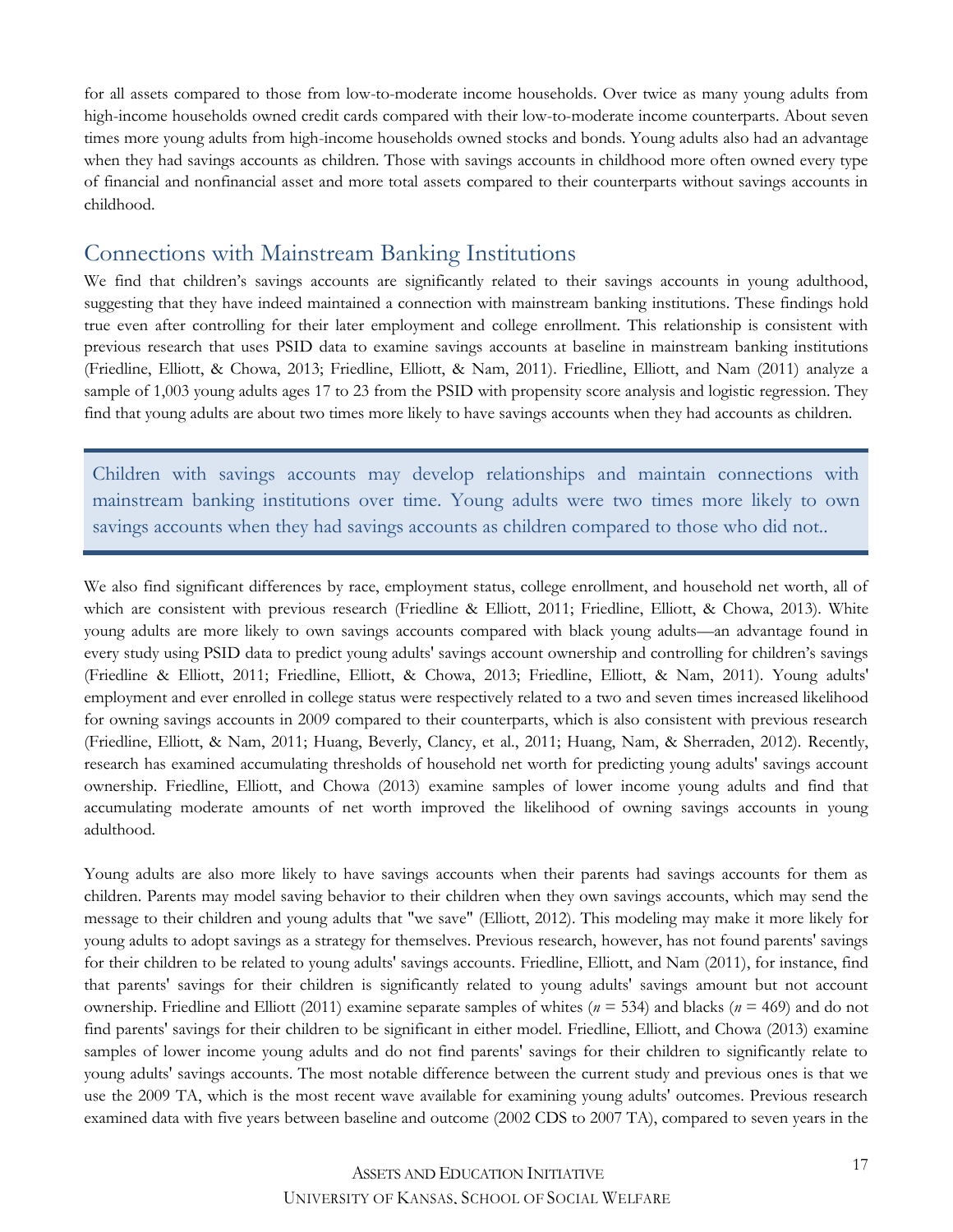current study (2002 CDS to 2009 TA). It may be that the potential effects of parents' savings for their children take longer to emerge as significant predictors of young adults' savings accounts.

We find that children's savings accounts are significantly related to their savings accounts in young adulthood, suggesting that they have indeed maintained a connection with mainstream banking institutions. These findings hold true even after controlling for their later employment and college enrollment. This relationship is consistent with previous research that uses PSID data to examine savings accounts at baseline in mainstream banking institutions (Friedline, Elliott, & Chowa, 2013; Friedline, Elliott, & Nam, 2011). Friedline, Elliott, and Nam (2011) analyze a sample of 1,003 young adults ages 17 to 23 from the PSID with propensity score analysis and logistic regression. They find that young adults are about two times more likely to have savings accounts when they had accounts as children.

## Diverse Asset Portfolios

Given that no previous studies examine the relationships between children's savings accounts and their ownership of diverse financial and nonfinancial assets in young adulthood, these findings are somewhat exploratory in nature. We find that having savings accounts in childhood is related to an increased likelihood of owning credit cards and stocks in young adulthood, as well as owning a greater number of assets. We do not find a significant relationship between children's savings accounts and their ownership of bonds, vehicles, or homes.

Young adults were two times more likely to own credit cards and four times more likely to own stocks when they had savings accounts as children compared to those who did not. They also owned significantly more total assets when they had accounts as children.

We also find differences by race and class. For several of the financial and nonfinancial assets, white young adults have an advantage over black young adults. White young adults are more likely than black young adults to own vehicles, homes, and total assets. This is consistent with results on adults' asset ownership (Bricker, et al., 2012; Oliver & Shapiro, 2006).

In addition, we find that young adults who were employed and had ever enrolled in college by 2007 are more likely to own more total assets compared to their counterparts. Previous research has not found a significant relationship between children's employment status in 2002 and their savings account ownership as young adults in 2007 (Friedline & Elliott 2011; Friedline, Elliott, & Nam, 2011). However, those studies examined employment status between the approximate ages of 12 and 17 in 2002 when smaller percentages of children are employed (roughly 25 to 17 percent). We examine employment status between ages 19 and 23 in 2007 when a greater percentage of young adults is employed (77 percent). Moreover, there are only two years (2007 to 2009) between our measure of employment and financial and nonfinancial assets compared to five years (2002 to 2007) in previous research. These differences perhaps make it more likely for employment status to be related to young adults' assets. These same studies have found that academic achievement relates to young adults' savings account ownership (Friedline, Elliott, & Chowa, 2013). Perhaps what is interesting here is that despite enrolling in college and accumulating debt through student loans, young adults may still be diversifying their asset portfolios.

We also find that household net worth relates to young adults' asset ownership. Accumulating high net worth increases young adults' likelihood of owning stocks and total assets. This suggests that young adults have a chance of diversifying their asset portfolios when their households are accumulating net worth above a certain threshold perhaps signifying that households are also in the process of increasing and diversifying assets. Accumulating moderate net worth, however, is negatively related to stock ownership. Previous research has found that accumulating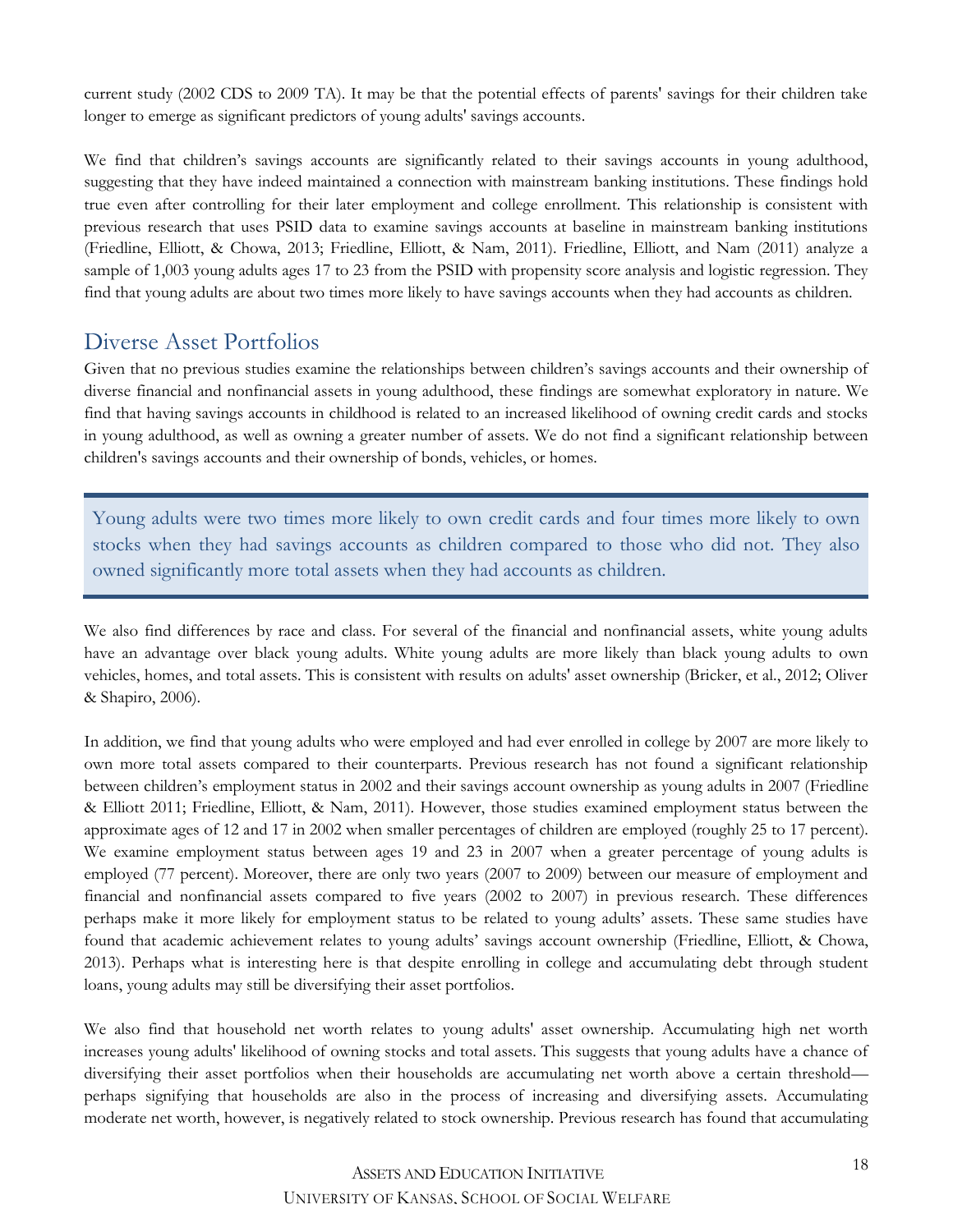moderate net worth is positively related to savings account ownership among lower income young adults (Friedline, Elliott, & Chowa, 2013); however, that research examines a different outcome with fewer years between children's and young adults' savings. It may be that these households lack sufficient financial resources to positively influence young adults' stock ownership even though households are in the process of accumulating net worth.

#### **CONCLUSION**

This study lends support for the assumptions that having savings accounts in childhood lays a foundation for remaining connected to the financial mainstream and for owning a diverse set of assets. It is noteworthy that the savings accounts in this study represented accounts at mainstream banking institutions, which served as a proxy for CDAs. Findings suggest that children with savings accounts at mainstream banks continue to own accounts and acquire other types of assets in young adulthood—potentially indicating demand for children's savings accounts. Mainstream banks that provide children's savings account products may gain from their long-term investments. Taken together, policy endeavors that remove barriers to children's account ownership may prove beneficial for both children and mainstream banks.

Children with savings accounts at mainstream banks may continue to own accounts and acquire other types of assets in young adulthood, lending support for a potential business case for children's savings. Mainstream banks that foster this early relationship may stand to gain from children's long-term investments. Moreover, policy endeavors that remove barriers to children's account ownership may prove beneficial for both children and mainstream banks.

We should also keep in mind that children likely need more than savings accounts in their efforts to build assets. Let us illustrate with an example from a popular film. In the 1989 film *Field of Dreams*, Kevin Costner plays a farmer named Ray who one day hears a mysterious voice in his corn field urging, "If you build it, he will come." Ray was contemplating building a baseball field in hopes that baseball legends and fans would gather to enjoy the game. Characters in the film cautioned Ray against building his baseball field out of concern no one would come. Researchers, policy makers, and mainstream banking institutions should heed a similar caution. Once children open savings accounts, this does not guarantee that they will know how to make financial decisions about their accounts, learn advantages and disadvantages of different types of assets, or plan for future investments. In fact, we know from the descriptive results in this study that some children do not have savings accounts even though they are already offered by many mainstream banking institutions. While savings accounts in childhood lay a foundation for these things to occur, they do not automatically guarantee financial capability. Future research should explore the relationship between savings accounts and financial capability so we can learn how to support children in their efforts to build assets.

In sum, the effects of children's savings go beyond their asset ownership in young adulthood and lend support for a broader rationale for children's savings. Research has explored the effects of children's savings on domains other than asset ownership. Children's savings accounts are related to higher academic achievement scores and higher college enrollment and graduation rates (Elliott, Destin, & Friedline, 2011). Given the effects of children's savings on both their educational outcomes and asset ownership, a policy like CDAs may be ideal because a single action has the potential to simultaneously improve children's lives on a number of outcomes. Children's savings may be well worth the investment—not only for children and mainstream banks, but for society as a whole.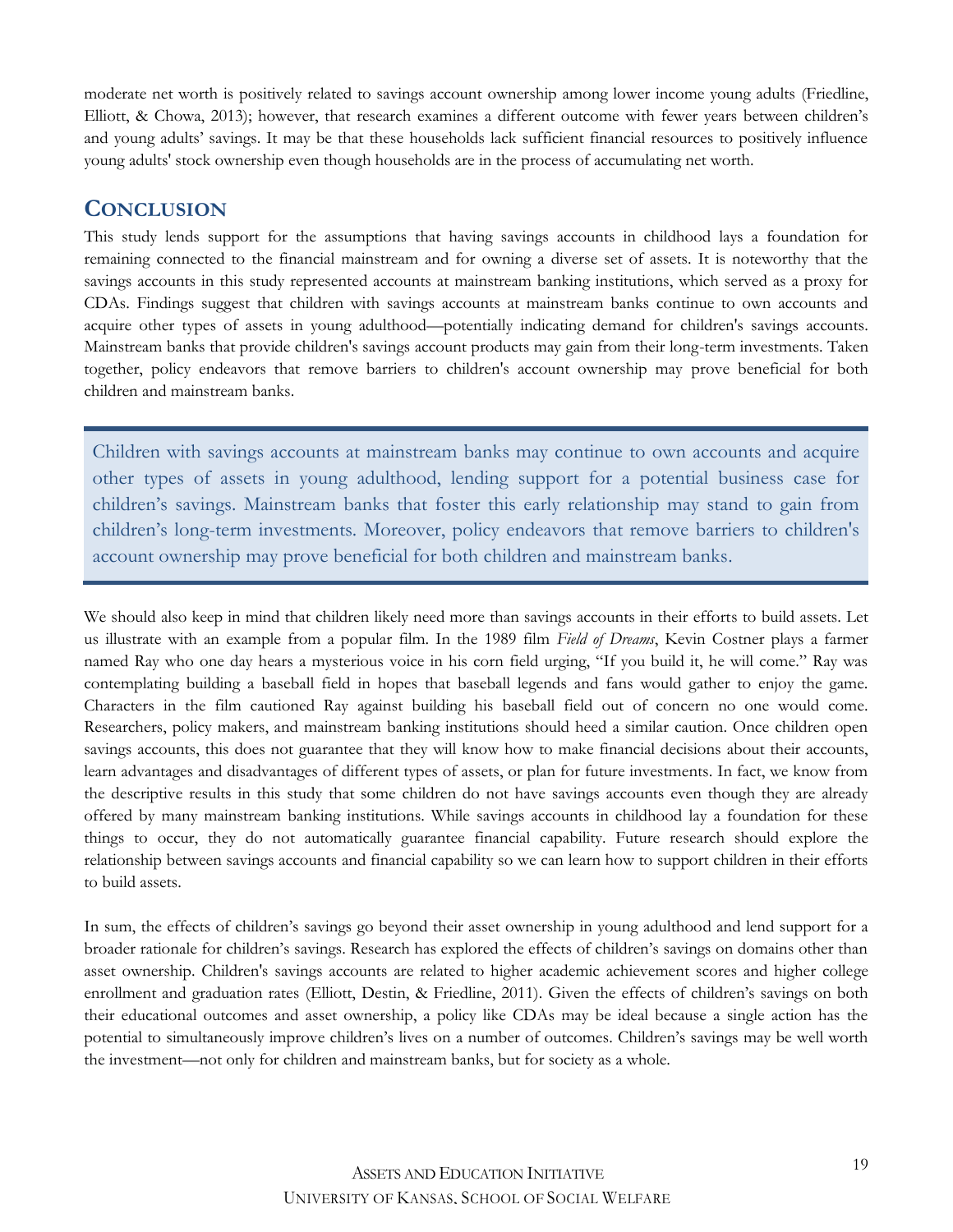#### **REFERENCES**

Bricker, J., Kennickell, A., Moore, K., & Sabelhaus, J. (2012). Changes in U.S. family finances from 2007 to 2010: Evidence from the Survey of Consumer Finances. *Federal Reserve Bulletin, 98*(2), 1-80.

Bucks, B. K., Kennickell, A. B., & Moore, K. B. (2006). *Recent changes in U.S. family finances: Evidence from the 2001 and 2004 Survey of Consumer Finances*. Retrieved from http://www.federalreserve.gov/PUBS/oss/oss2/2004/bull0206.pdf.

Center for Social Development. (2011). *Broad and deep: The extensive learning agenda in YouthSave*. St. Louis, MO: Center for Social Development, Washington University. Retrieved from http://csd.wustl.edu/Publications/Documents/YouthSaveLearningAgenda.pdf

Cramer, R. (2010). The big lift: Federal policy efforts to create child development accounts. *Children and Youth Services Review, 32*(11), 1538-1543.

Deshpande, R., & Zimmerman, J. (2010). *Youth savings in developing countries: Trends in practice, gaps in knowledge*. Washington, DC: Save the Children, Center for Social Development, New America Foundation, and Consultative Group to Assist the Poor. Retrieved from http://gap.newamerica.net/sites/newamerica.net/files/policydocs/YouthSavingsMay2010Web\_0.pdf

Elliott, W. (2012). *We save, we go to college* (Creating a financial stake in college: Report III of IV). Washington, DC: New America Foundation. Retrieved from http://assets.newamerica.net/sites/newamerica.net/files/policydocs/Elliott\_III\_final1.4.12.pdf

Elliott, W., Destin, M., & Friedline, T. (2011). Taking stock of ten years of research on the relationship between assets and children's educational outcomes: Implications for theory, policy, and intervention. *Children and Youth Services Review, 33*, 2312-2328.

Friedline, T., & Elliott, W. (2011). Predicting savings for black and white young adults: An early look at racial disparities in savings and the potential role of Children's Development Accounts (CDAs). *Race and Social Problems*, *3*(2), 99-118. doi:10.1007/s12552-011-9046-2

Friedline, T., Elliott, W., & Chowa, G. (2013). Testing an asset-building approach for young people: Early access to savings predicts later savings. *Economics of Education Review, 33*, 31-51. doi: [10.1016/j.econedurev.2012.10.004](http://dx.doi.org/10.1016/j.econedurev.2012.10.004)

Friedline, T., Elliott, W., & Nam, I. (2011). Predicting savings from adolescence to young adulthood: A propensity score approach. *Journal of the Society of Social Work and Research, 2*(1), 1-22. [doi:10.5243/jsswr.2010.13](http://dx.doi.org/10.5243%2Fjsswr.2010.13)

Friedline, T., Masa, R., & Chowa, G. (2012). *Transforming wealth: Using the inverse hyperbolic sine (IHS) and splines to predict youth's math achievement*. Lawrence, KS: Assets & Education Initiative, School of Social Welfare.

Hancock, A., Jorgensen, B., & Swanson, M. (2012). College students and credit card use: The role of parents, work experience, financial knowledge, and credit card attitudes. *Journal of Family and Economic Issues*. Advance online publication. doi:10.1007/s10834-012-9338-8

Hirschland, M. (2009). *Youth Savings Accounts: A Financial Services Perspective* (microREPORT #163). US Agency for International Development, Office of Microenterprise Development, Washington, DC. Retrieved from http://www.microfinancegateway.org/gm/document-1.9.50928/Youth%20Savings.pdf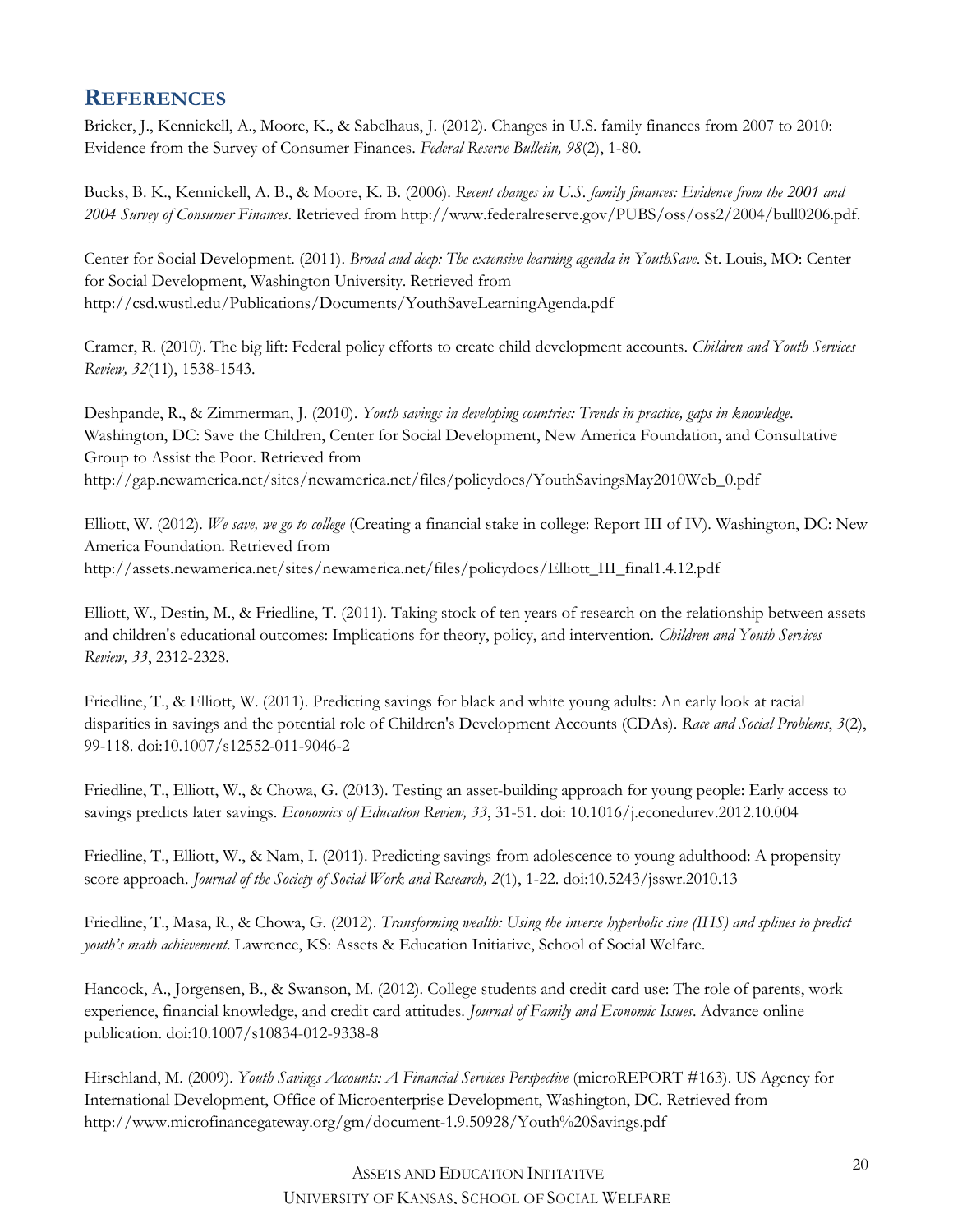Huang, J., Beverly, S., Clancy, M., Lassar, T., & Sherraden, M. (2011). *Early enrollment in a statewide Child Development Account program (*CSD Working Paper No. 11-23). St. Louis, MO: Center for Social Development, Washington University. Retrieved from http://csd.wustl.edu/Publications/Documents/WP11-23.pdf

Huang, J., Nam, Y., & Sherraden, M. S. (2012). *Financial knowledge and Child Development Account policy: A test of financial capability* (CSD Working Paper No. 12-19). St. Louis, MO: Center for Social Development, Washington University. Retrieved from http://csd.wustl.edu/Publications/Documents/WP12-19.pdf

Kilara, T., & Latortue, A. (2012). *Emerging perspectives on youth savings*. Washington, DC: Consultative Group to Assist the Poor. Retrieved from http://www.cgap.org/sites/default/files/CGAP-Focus-Note-Emerging-Perspectives-on-Youth-Savings-Aug-2012.pdf

Loke, V., & Sherraden, M. (2009). Building assets from birth: A global comparison of Child Development Account Policies. *International Journal of Social Welfare, 18*(2), 119-129. doi: 10.1111/j.1468-2397.2008.00605.x

Meyer, J., Masa, R. D., & Zimmerman, J. (2009). *Overview of Child Development Accounts in developing countries* (CSD Working Paper No. 09-55). St. Louis, MO: Center for Social Development, Washington University. Retrieved from http://gap.newamerica.net/sites/newamerica.net/files/policydocs/MeyerMasaZimmerman%20Overview%20of%20 CDAs%202009\_0.pdf

National Association of Realtors. (2011). *2011 NAR profile of home buyers and sellers*. Washington, DC: National Association of Realtors.

Oliver, M., & Shapiro, T. (2006). *Black wealth / white wealth: A new perspective on racial inequality*. New York, NY: Routledge.

Robb, C. (2011). Financial knowledge and credit card behavior of college students. *Journal of Family and Economic Issues, 32*(4), 690-698. doi:10.1007/s10834-011-9259-y

Sherraden, M. (1991). *Assets and the poor*. Armonk, New York: M.E. Sharpe, Inc.

Sherraden, M. S., Peters, C., Wagner, K., Guo, B., & Clancy, M. (2013). Contributions of qualitative research to understanding savings for children and youth. *Economics of Education Review, 32*, 66-77. doi[:10.1016/j.econedurev.2012.09.006](http://dx.doi.org/10.1016/j.econedurev.2012.09.006)

Westley, G., & Palomas, X. M. (2010). *Is there a business case for small savers*? Washington, DC: Consultative Group to Assist the Poor. Retrieved from http://www.cgap.org/sites/default/files/CGAP-Brief-Is-There-a-Business-Case-for-Small-Savers-Jan-2011.pdf